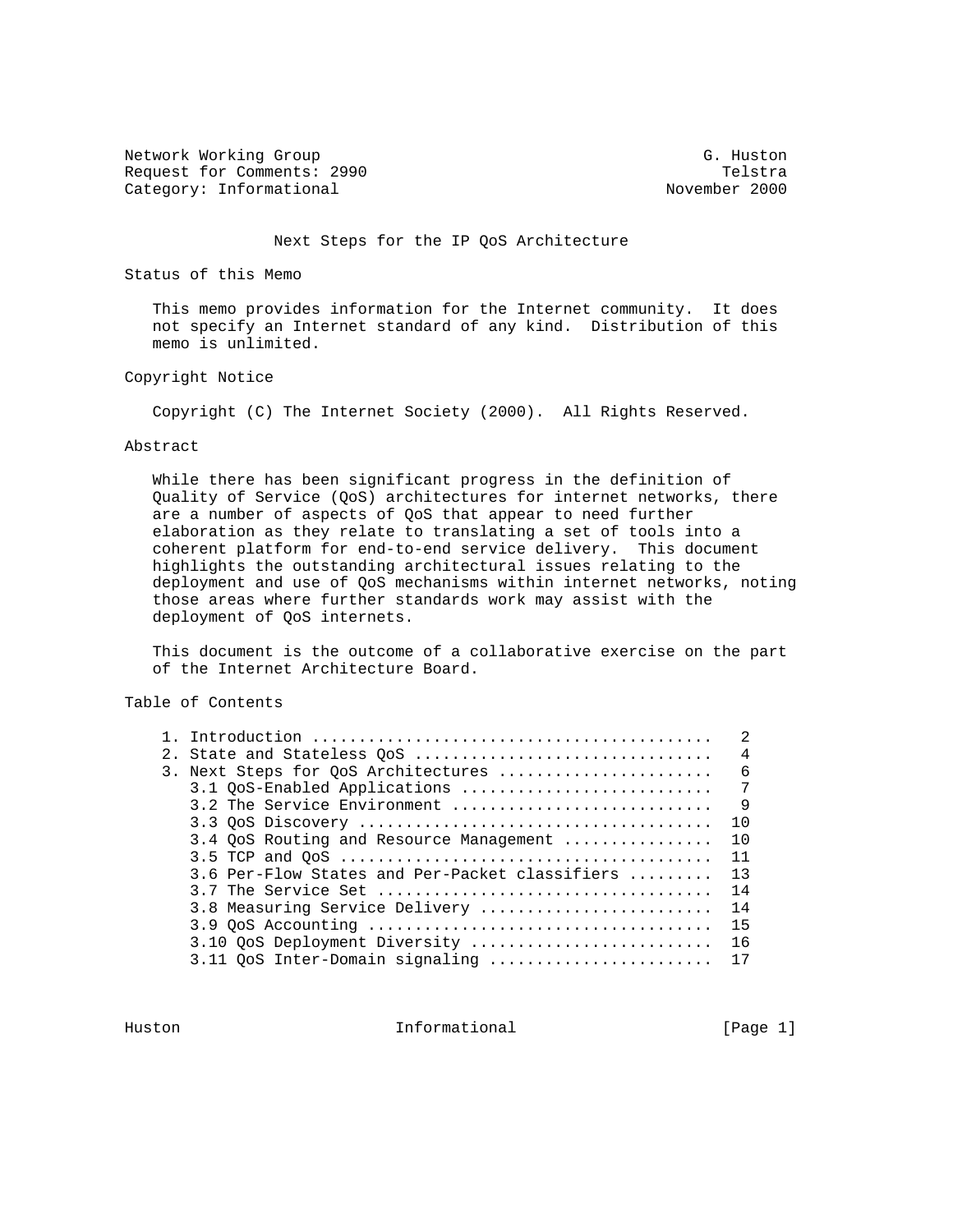| 3.12 QoS Deployment Logistics  17             |  |
|-----------------------------------------------|--|
| 4. The objective of the QoS architecture  18  |  |
| 5. Towards an end-to-end OoS architecture  19 |  |
|                                               |  |
|                                               |  |
|                                               |  |
|                                               |  |
|                                               |  |
| 11. Full Copyright Statement  24              |  |

# 1. Introduction

 The default service offering associated with the Internet is characterized as a best-effort variable service response. Within this service profile the network makes no attempt to actively differentiate its service response between the traffic streams generated by concurrent users of the network. As the load generated by the active traffic flows within the network varies, the network's best effort service response will also vary.

 The objective of various Internet Quality of Service (QoS) efforts is to augment this base service with a number of selectable service responses. These service responses may be distinguished from the best-effort service by some form of superior service level, or they may be distinguished by providing a predictable service response which is unaffected by external conditions such as the number of concurrent traffic flows, or their generated traffic load.

 Any network service response is an outcome of the resources available to service a load, and the level of the load itself. To offer such distinguished services there is not only a requirement to provide a differentiated service response within the network, there is also a requirement to control the service-qualified load admitted into the network, so that the resources allocated by the network to support a particular service response are capable of providing that response for the imposed load. This combination of admission control agents and service management elements can be summarized as "rules plus behaviors". To use the terminology of the Differentiated Service architecture [4], this admission control function is undertaken by a traffic conditioner (an entity which performs traffic conditioning functions and which may contain meters, markers, droppers, and shapers), where the actions of the conditioner are governed by explicit or implicit admission control agents.

 As a general observation of QoS architectures, the service load control aspect of QoS is perhaps the most troubling component of the architecture. While there are a wide array of well understood service response mechanisms that are available to IP networks,

Huston **Informational Informational** [Page 2]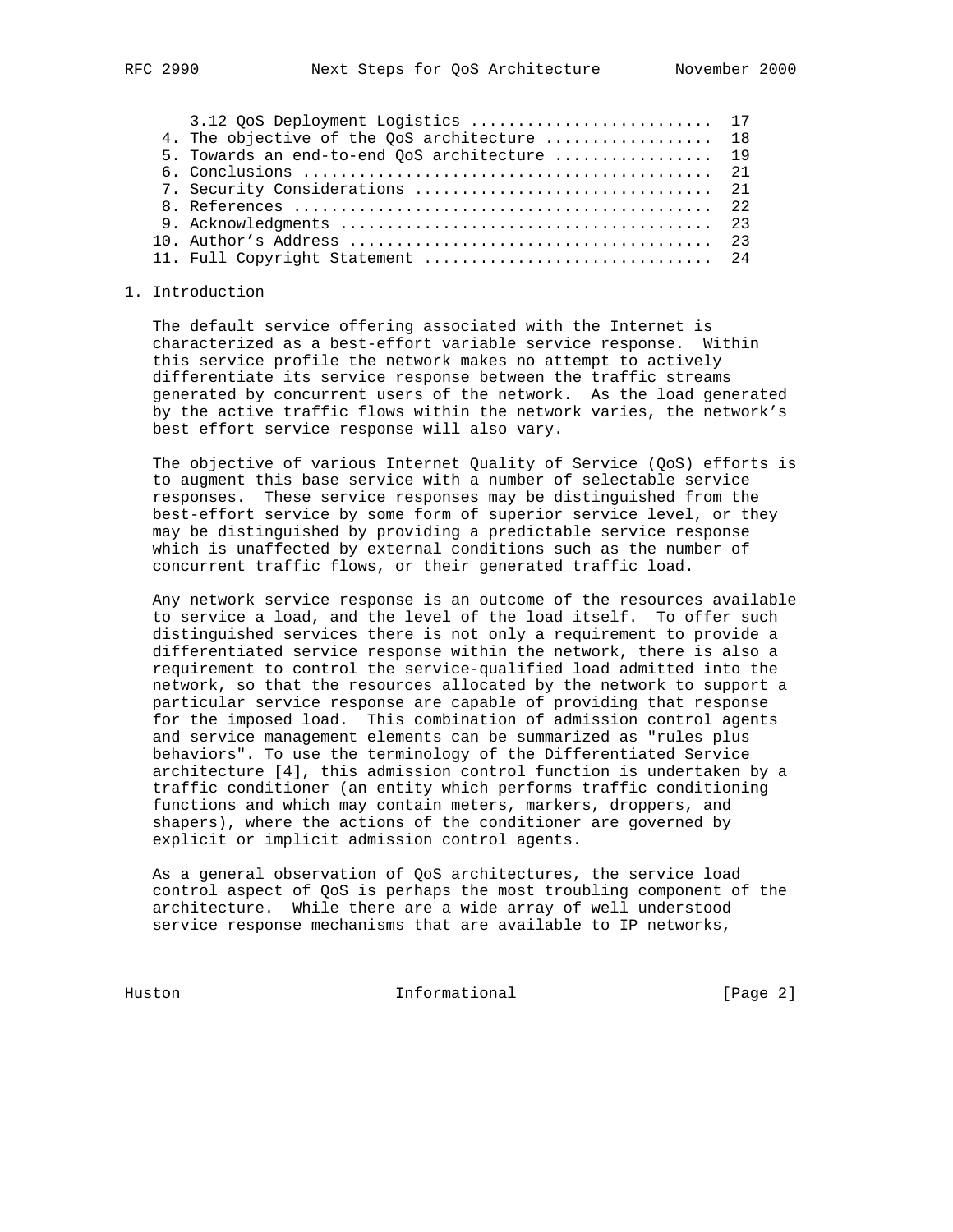matching a set of such mechanisms within a controlled environment to respond to a set of service loads to achieve a completely consistent service response remains an area of weakness within existing IP QoS architectures. The control elements span a number of generic requirements, including end-to-end application signaling, end-to network service signaling and resource management signaling to allow policy-based control of network resources. This control may also span a particular scope, and use 'edge to edge' signaling, intended to support particular service responses within a defined network scope.

 One way of implementing this control of imposed load to match the level of available resources is through an application-driven process of service level negotiation (also known as application signaled QoS). Here, the application first signals its service requirements to the network, and the network responds to this request. The application will proceed if the network has indicated that it is able to carry the additional load at the requested service level. If the network indicates that it cannot accommodate the service requirements the application may proceed in any case, on the basis that the network will service the application's data on a best effort basis. This negotiation between the application and the network can take the form of explicit negotiation and commitment, where there is a single negotiation phase, followed by a commitment to the service level on the part of the network. This application-signaled approach can be used within the Integrated Services architecture, where the application frames its service request within the resource reservation protocol (RSVP), and then passes this request into the network. The network can either respond positively in terms of its agreement to commit to this service profile, or it can reject the request. If the network commits to the request with a resource reservation, the application can then pass traffic into the network with the expectation that as long as the traffic remains within the traffic load profile that was originally associated with the request, the network will meet the requested service levels. There is no requirement for the application to periodically reconfirm the service reservation itself, as the interaction between RSVP and the network constantly refreshes the reservation while it remains active. The reservation remains in force until the application explicitly requests termination of the reservation, or the network signals to the application that it is unable to continue with a service commitment to the reservation [3]. There are variations to this model, including an aggregation model where a proxy agent can fold a number of application-signaled reservations into a common aggregate reservation along a common sub-path, and a matching deaggregator can reestablish the collection of individual resource reservations upon leaving the aggregate region [5]. The essential feature of this Integrated Services model is the "all or nothing" nature of the

Huston Informational [Page 3]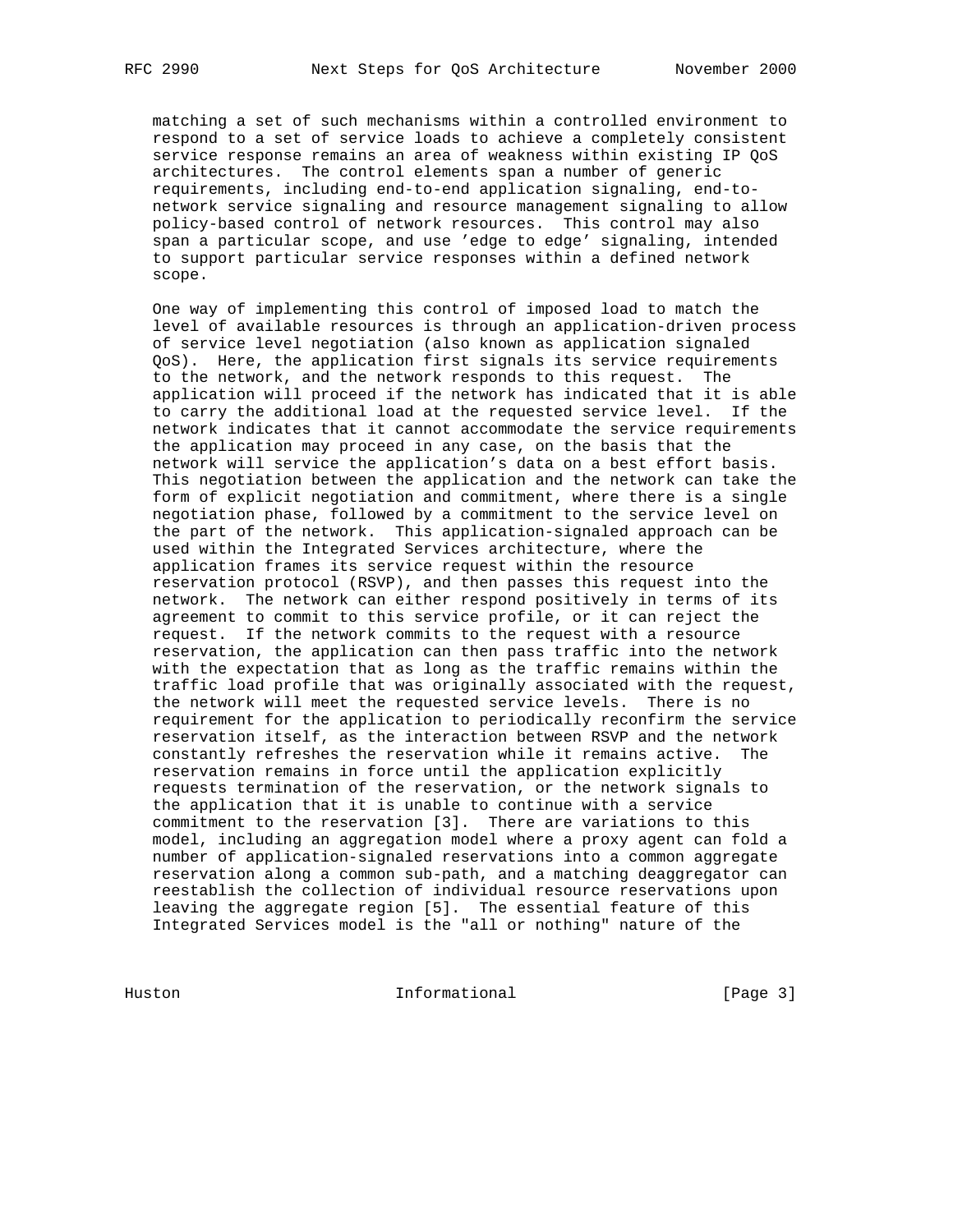model. Either the network commits to the reservation, in which case the requestor does not have to subsequently monitor the network's level of response to the service, or the network indicates that it cannot meet the resource reservation.

 An alternative approach to load control is to decouple the network load control function from the application. This is the basis of the Differentiated Services architecture. Here, a network implements a load control function as part of the function of admission of traffic into the network, admitting no more traffic within each service category as there are assumed to be resources in the network to deliver the intended service response. Necessarily there is some element of imprecision in this function given that traffic may take an arbitrary path through the network. In terms of the interaction between the network and the application, this takes the form of a service request without prior negotiation, where the application requests a particular service response by simply marking each packet with a code to indicate the desired service. Architecturally, this approach decouples the end systems and the network, allowing a network to implement an active admission function in order to moderate the workload that is placed upon the network's resources without specific reference to individual resource requests from end systems. While this decoupling of control allows a network's operator greater ability to manage its resources and a greater ability to ensure the integrity of its services, there is a greater potential level of imprecision in attempting to match applications' service requirements to the network's service capabilities.

2. State and Stateless QoS

 These two approaches to load control can be characterized as state based and stateless approaches respectively.

 The architecture of the Integrated Services model equates the cumulative sum of honored service requests to the current reserved resource levels of the network. In order for a resource reservation to be honored by the network, the network must maintain some form of remembered state to describe the resources that have been reserved, and the network path over which the reserved service will operate. This is to ensure integrity of the reservation. In addition, each active network element within the network path must maintain a local state that allows incoming IP packets to be correctly classified into a reservation class. This classification allows the packet to be placed into a packet flow context that is associated with an appropriate service response consistent with the original end-to-end service reservation. This local state also extends to the function

Huston **Informational Informational** [Page 4]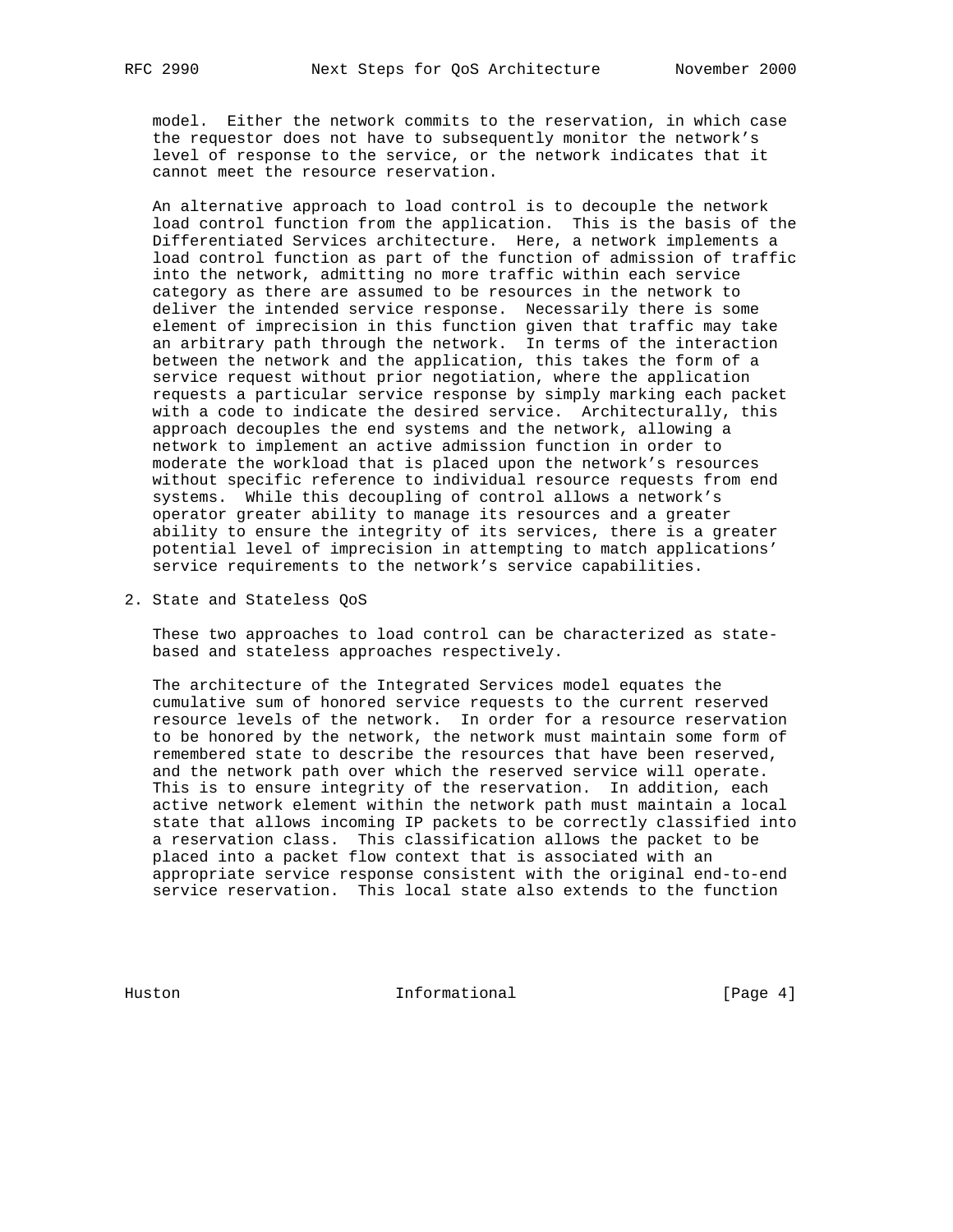of metering packets for conformance on a flow-by-flow basis, and the additional overheads associated with maintenance of the state of each of these meters.

 In the second approach, that of a Differentiated Services model, the packet is marked with a code to trigger the appropriate service response from the network elements that handles the packet, so that there is no strict requirement to install a per-reservation state on these network elements. Also, the end application or the service requestor is not required to provide the network with advance notice relating to the destination of the traffic, nor any indication of the intended traffic profile or the associated service profile. In the absence of such information any form of per-application or per-path resource reservation is not feasible. In this model there is no maintained per-flow state within the network.

 The state-based Integrated Services architectural model admits the potential to support greater level of accuracy, and a finer level of granularity on the part of the network to respond to service requests. Each individual application's service request can be used to generate a reservation state within the network that is intended to prevent the resources associated with the reservation to be reassigned or otherwise preempted to service other reservations or to service best effort traffic loads. The state-based model is intended to be exclusionary, where other traffic is displaced in order to meet the reservation's service targets.

 As noted in RFC2208 [2], there are several areas of concern about the deployment of this form of service architecture. With regard to concerns of per-flow service scalability, the resource requirements (computational processing and memory consumption) for running per flow resource reservations on routers increase in direct proportion to the number of separate reservations that need to be accommodated. By the same token, router forwarding performance may be impacted adversely by the packet-classification and scheduling mechanisms intended to provide differentiated services for these resource reserved flows. This service architecture also poses some challenges to the queuing mechanisms, where there is the requirement to allocate absolute levels of egress bandwidth to individual flows, while still supporting an unmanaged low priority best effort traffic class.

 The stateless approach to service management is more approximate in the nature of its outcomes. Here there is no explicit negotiation between the application's signaling of the service request and the network's capability to deliver a particular service response. If the network is incapable of meeting the service request, then the request simply will not be honored. In such a situation there is no requirement for the network to inform the application that the

Huston **Informational Informational** [Page 5]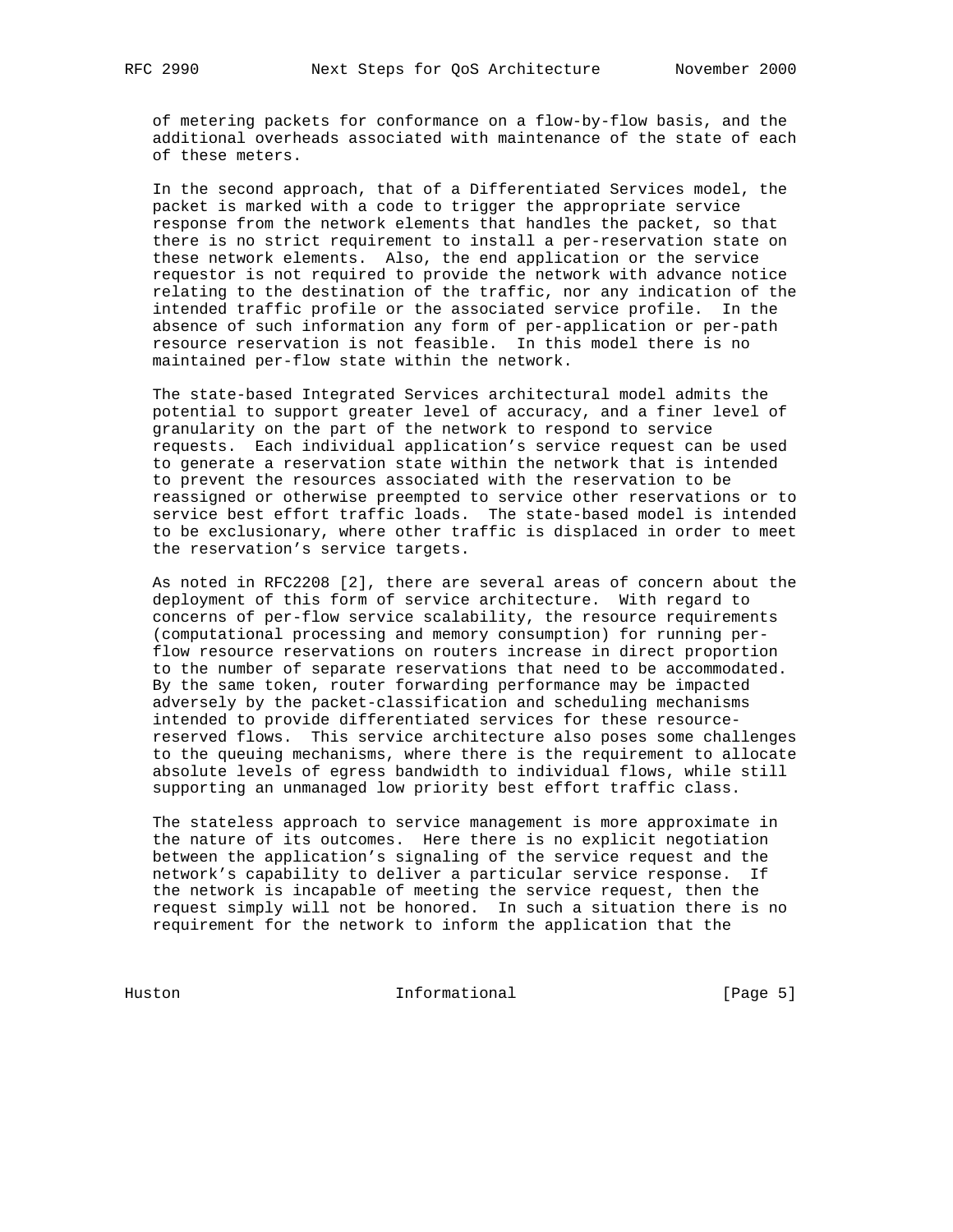request cannot be honored, and it is left to the application to determine if the service has not been delivered. The major attribute of this approach is that it can possess excellent scaling properties from the perspective of the network. If the network is capable of supporting a limited number of discrete service responses, and the routers uses per-packet marking to trigger the service response, then the processor and memory requirements in each router do not increase in proportion to the level of traffic passed through the router. Of course this approach does introduce some degree of compromise in that the service response is more approximate as seen by the end client, and scaling the number of clients and applications in such an environment may not necessarily result in a highly accurate service response to every client's application.

 It is not intended to describe these service architectures in further detail within this document. The reader is referred to RFC1633 [3] for an overview of the Integrated Services Architecture (IntServ) and RFC2475 [4] for an overview of the Differentiated Services architecture (DiffServ).

 These two approaches are the endpoints of what can be seen as a continuum of control models, where the fine-grained precision of the per application invocation reservation model can be aggregated into larger, more general and potentially more approximate aggregate reservation states, and the end-to-end element-by-element reservation control can be progressively approximated by treating a collection of subnetworks or an entire transit network as an aggregate service element. There are a number of work in progress efforts which are directed towards these aggregated control models, including aggregation of RSVP [5], the RSVP DCLASS Object [6] to allow Differentiated Services Code Points (DSCPs) to be carried in RSVP message objects, and operation of Integrated Services over Differentiated Services networks [7].

3. Next Steps for QoS Architectures

 Both the Integrated Services architecture and the Differentiated Services architecture have some critical elements in terms of their current definition which appear to be acting as deterrents to widespread deployment. Some of these issues will probably be addressed within the efforts to introduce aggregated control and response models into these QoS architectures, while others may require further refinement through standards-related activities.

Huston **Informational Informational** [Page 6]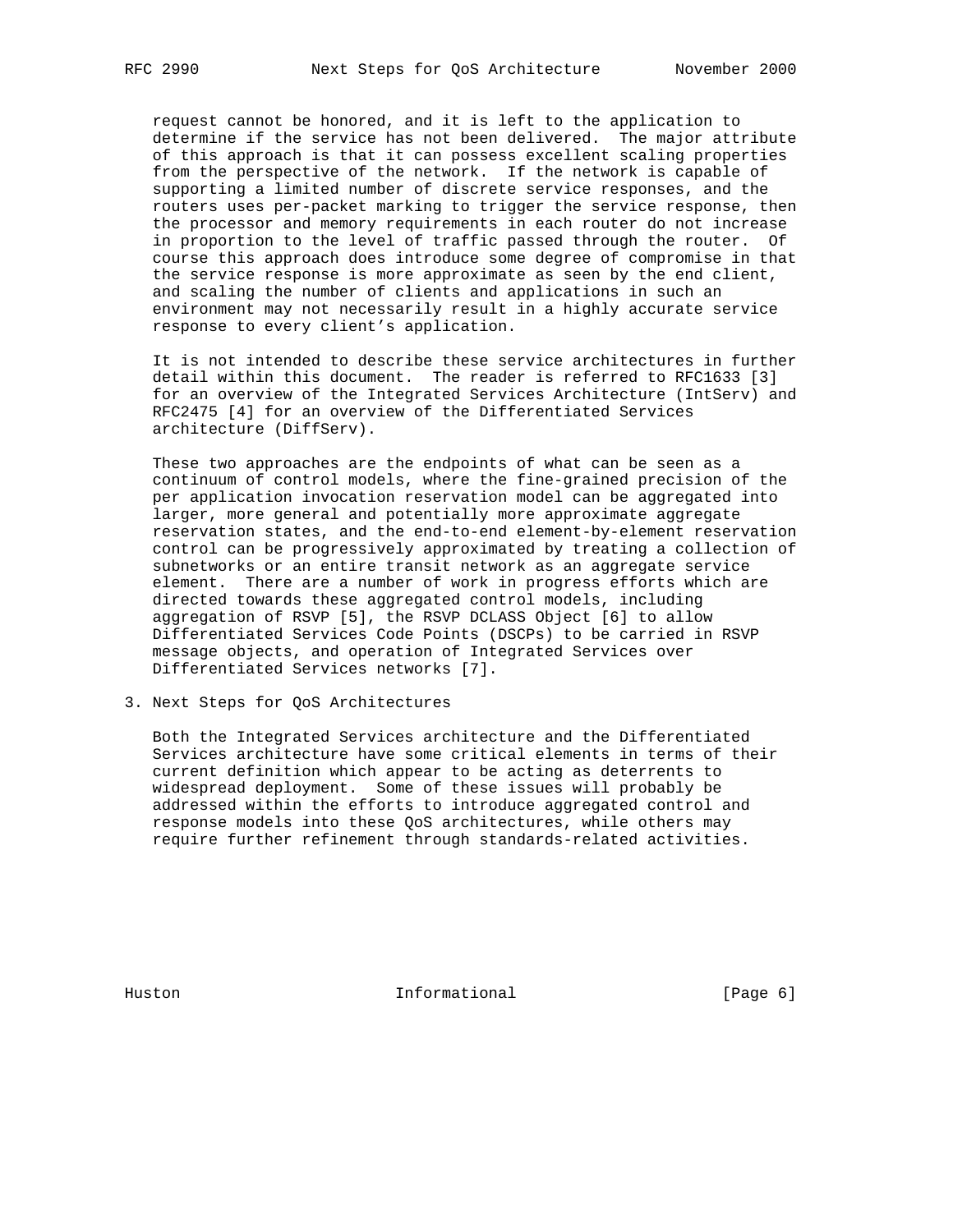#### 3.1 QoS-Enabled Applications

 One of the basic areas of uncertainty with QoS architectures is whether QoS is a per-application service, whether QoS is a transport-layer option, or both. Per-application services have obvious implications of extending the QoS architecture into some form of Application Protocol Interface (API), so that applications could negotiate a QoS response from the network and alter their behavior according to the outcome of the response. Examples of this approach include GQOS [8], and RAPI [9]. As a transport layer option, it could be envisaged that any application could have its traffic carried by some form of QoS-enabled network services by changing the host configuration, or by changing the configuration at some other network control point, without making any explicit changes to the application itself. The strength of the transport layer approach is that there is no requirement to substantially alter application behavior, as the application is itself unaware of the administratively assigned QoS. The weakness of this approach is that the application is unable to communicate what may be useful information to the network or to the policy systems that are managing the network's service responses. In the absence of such information the network may provide a service response that is far superior than the application's true requirements, or far inferior than what is required for the application to function correctly. An additional weakness of a transport level approach refers to those class of applications that can adapt their traffic profile to meet the available resources within the network. As a transport level mechanism, such network availability information as may be available to the transport level is not passed back to the application.

 In the case of the Integrated Services architecture, this transport layer approach does not appear to be an available option, as the application does require some alteration to function correctly in this environment. The application must be able to provide to the service reservation module a profile of its anticipated traffic, or in other words the application must be able to predict its traffic load. In addition, the application must be able to share the reservation state with the network, so that if the network state fails, the application can be informed of the failure. The more general observation is that a network can only formulate an accurate response to an application's requirements if the application is willing to offer precise statement of its traffic profile, and is willing to be policed in order to have its traffic fit within this profile.

 In the case of the Differentiated Services architecture there is no explicit provision for the application to communicate with the network regarding service levels. This does allow the use of a

Huston Informational [Page 7]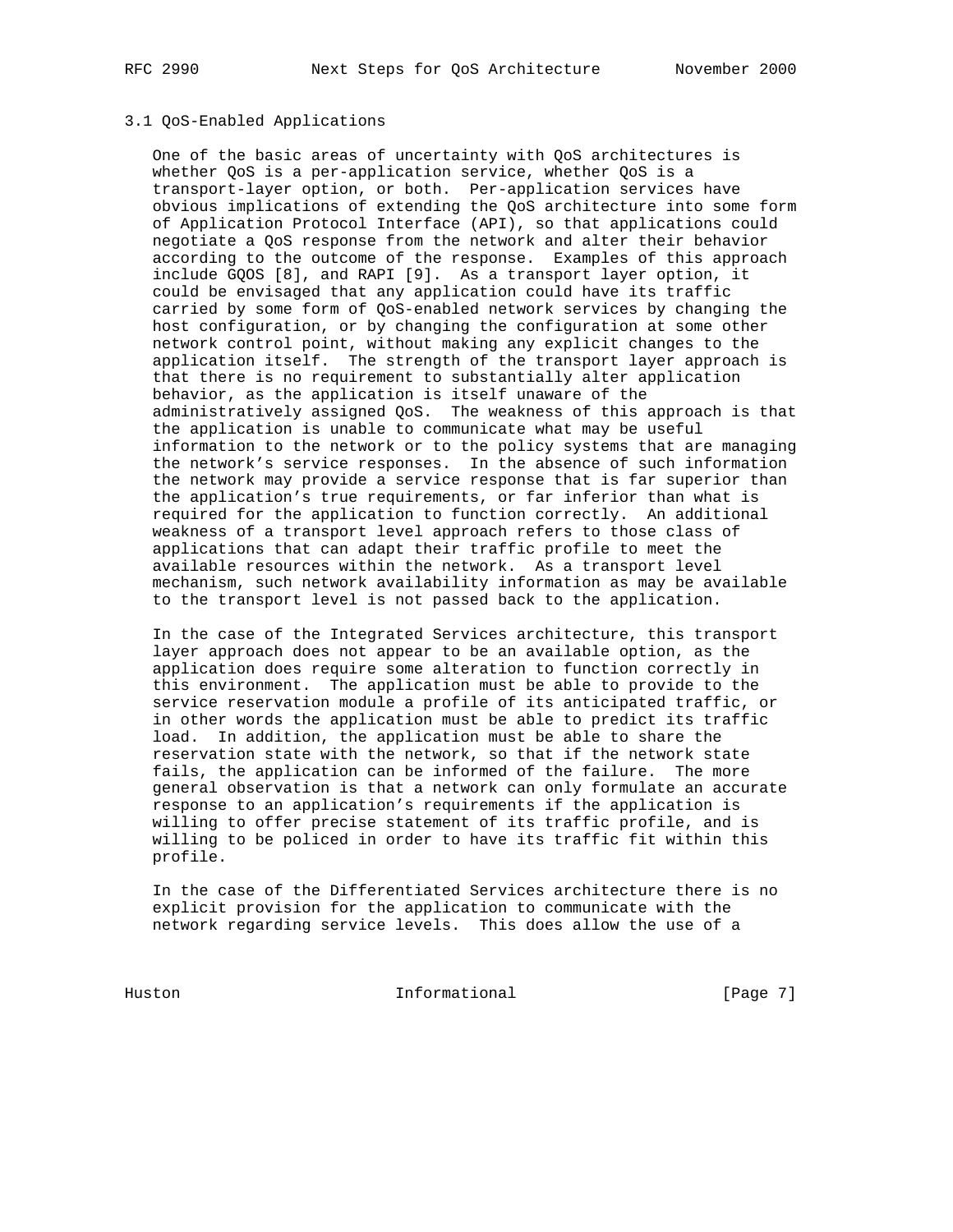transport level option within the end system that does not require explicit alteration of the application to mark its generated traffic with one of the available Differentiated Services service profiles. However, whether the application is aware of such service profiles or not, there is no level of service assurance to the application in such a model. If the Differentiated Services boundary traffic conditioners enter a load shedding state, the application is not signaled of this condition, and is not explicitly aware that the requested service response is not being provided by the network. If the network itself changes state and is unable to meet the cumulative traffic loads admitted by the ingress traffic conditioners, neither the ingress traffic conditioners, nor the client applications, are informed of this failure to maintain the associated service quality. While there is no explicit need to alter application behavior in this architecture, as the basic DiffServ mechanism is one that is managed within the network itself, the consequence is that an application may not be aware whether a particular service state is being delivered to the application.

 There is potential in using an explicit signaling model, such as used by IntServ, but carrying a signal which allows the network to manage the application's traffic within an aggregated service class [6]. Here the application does not pass a complete picture of its intended service profile to the network, but instead is providing some level of additional information to the network to assist in managing its resources, both in terms of the generic service class that the network can associate with the application's traffic, and the intended path of the traffic through the network.

 An additional factor for QoS enabled applications is that of receiver capability negotiation. There is no value in the sender establishing a QoS-enabled path across a network to the receiver if the receiver is incapable of absorbing the consequent data flow. This implies that QoS enabled applications also require some form of end-to-end capability negotiation, possibly through a generic protocol to allow the sender to match its QoS requirements to the minimum of the flow resources that can be provided by the network and the flow resources that can be processed by the receiver. In the case of the Integrated services architecture the application end-to-end interaction can be integrated into the RSVP negotiation. In the case of the Differentiated Services architecture there is no clear path of integrating such receiver control into the signaling model of the architecture as it stands.

 If high quality services are to be provided, where 'high quality' is implied as being 'high precision with a fine level of granularity', then the implication is that all parts of the network that may be involved with servicing the request either have to be over-

Huston Informational [Page 8]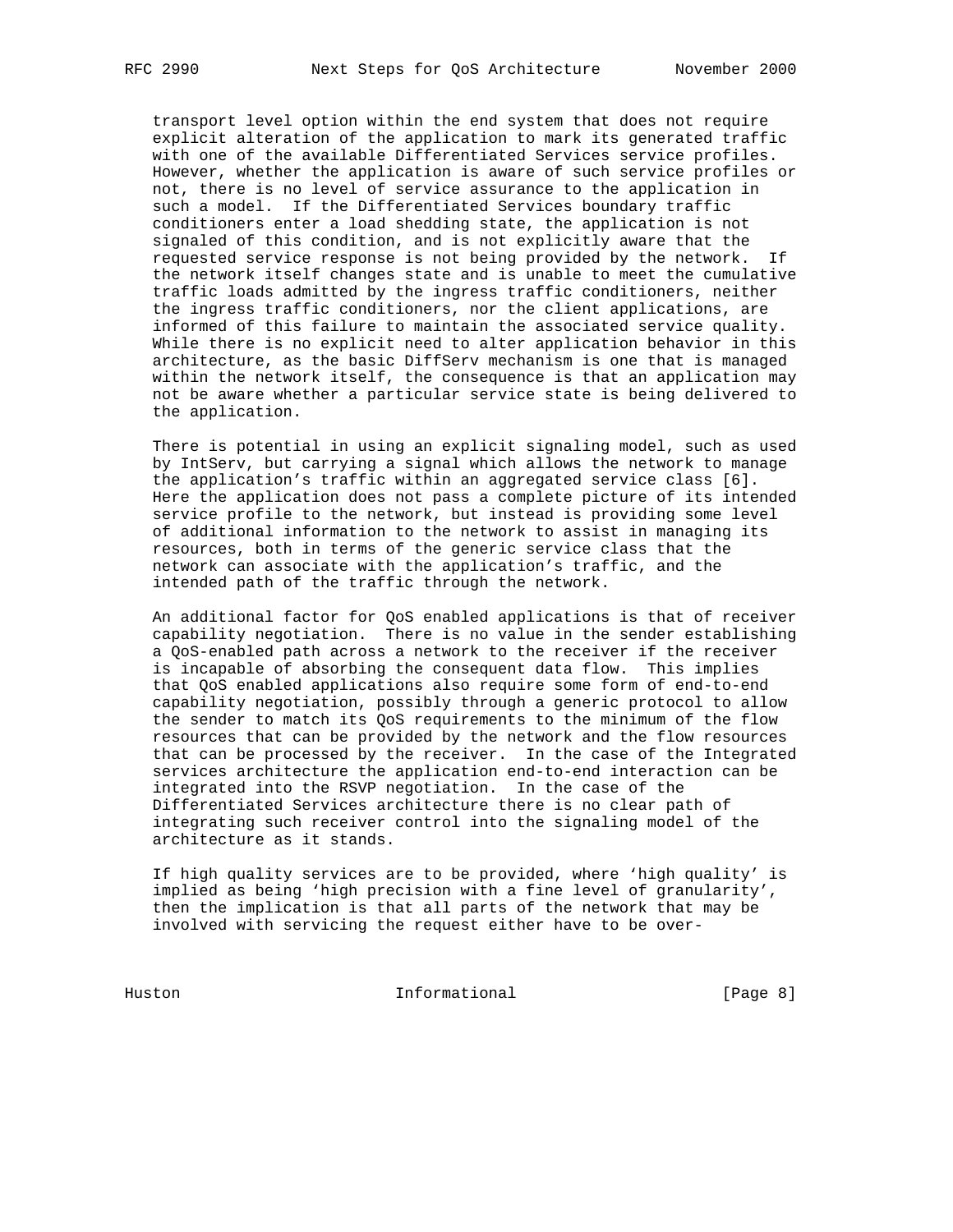provisioned such that no load state can compromise the service quality, or the network element must undertake explicit allocation of resources to each flow that is associated with each service request.

 For end-to-end service delivery it does appear that QoS architectures will need to extend to the level of the application requesting the service profile. It appears that further refinement of the QoS architecture is required to integrate DiffServ network services into an end-to-end service delivery model, as noted in [7].

## 3.2 The Service Environment

 The outcome of the considerations of these two approaches to QoS architecture within the network is that there appears to be no single comprehensive service environment that possesses both service accuracy and scaling properties.

 The maintained reservation state of the Integrated Services architecture and the end-to-end signaling function of RSVP are part of a service management architecture, but it is not cost effective, or even feasible, to operate a per-application reservation and classification state across the high speed core of a network [2].

 While the aggregated behavior state of the Differentiated Services architecture does offer excellent scaling properties, the lack of end-to-end signaling facilities makes such an approach one that cannot operate in isolation within any environment. The Differentiated Services architecture can be characterized as a boundary-centric operational model. With this boundary-centric architecture, the signaling of resource availability from the interior of the network to the boundary traffic conditioners is not defined, nor is the signaling from the traffic conditioners to the application that is resident on the end system. This has been noted as an additional work item in the IntServ operations over DiffServ work, concerning "definition of mechanisms to efficiently and dynamically provision resources in a DiffServ network region". This might include protocols by which an "oracle" (...) conveys information about resource availability within a DiffServ region to border routers." [7]

 What appears to be required within the Differentiated Services service model is both resource availability signaling from the core of the network to the DiffServ boundary and some form of signaling from the boundary to the client application.

Huston **Informational Informational** [Page 9]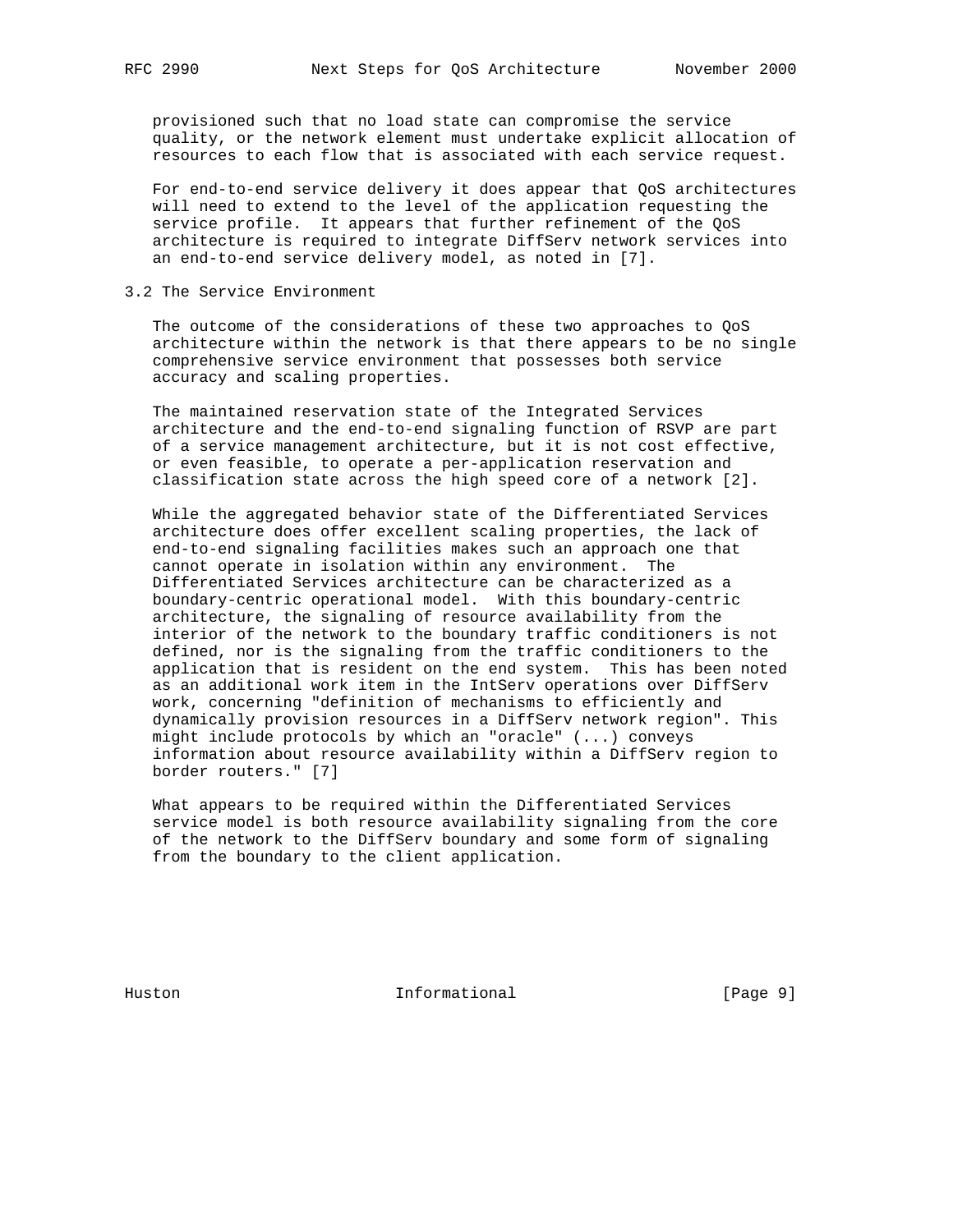#### 3.3 QoS Discovery

 There is no robust mechanism for network path discovery with specific service performance attributes. The assumption within both IntServ and DiffServ architectures is that the best effort routing path is used, where the path is either capable of sustaining the service load, or not.

 Assuming that the deployment of service differentiating infrastructure will be piecemeal, even if only in the initial stages of a QoS rollout, such an assumption may be unwarranted. If this is the case, then how can a host application determine if there is a distinguished service path to the destination? No existing mechanisms exist within either of these architectures to query the network for the potential to support a specific service profile. Such a query would need to examine a number of candidate paths, rather than simply examining the lowest metric routing path, so that this discovery function is likely to be associated with some form of QoS routing functionality.

 From this perspective, there is still further refinement that may be required in the model of service discovery and the associated task of resource reservation.

3.4 QoS Routing and Resource Management

 To date QoS routing has been developed at some distance from the task of development of QoS architectures. The implicit assumption within the current QoS architectural models is that the routing best effort path will be used for both best effort traffic and distinguished service traffic.

 There is no explicit architectural option to allow the network service path to be aligned along other than the single best routing metric path, so that available network resources can be efficiently applied to meet service requests. Considerations of maximizing network efficiency would imply that some form of path selection is necessary within a QoS architecture, allowing the set of service requirements to be optimally supported within the network's aggregate resource capability.

 In addition to path selection, SPF-based interior routing protocols allow for the flooding of link metric information across all network elements. This mechanism appears to be a productive direction to provide the control-level signaling between the interior of the network and the network admission elements, allowing the admission

Huston **Informational Informational** [Page 10]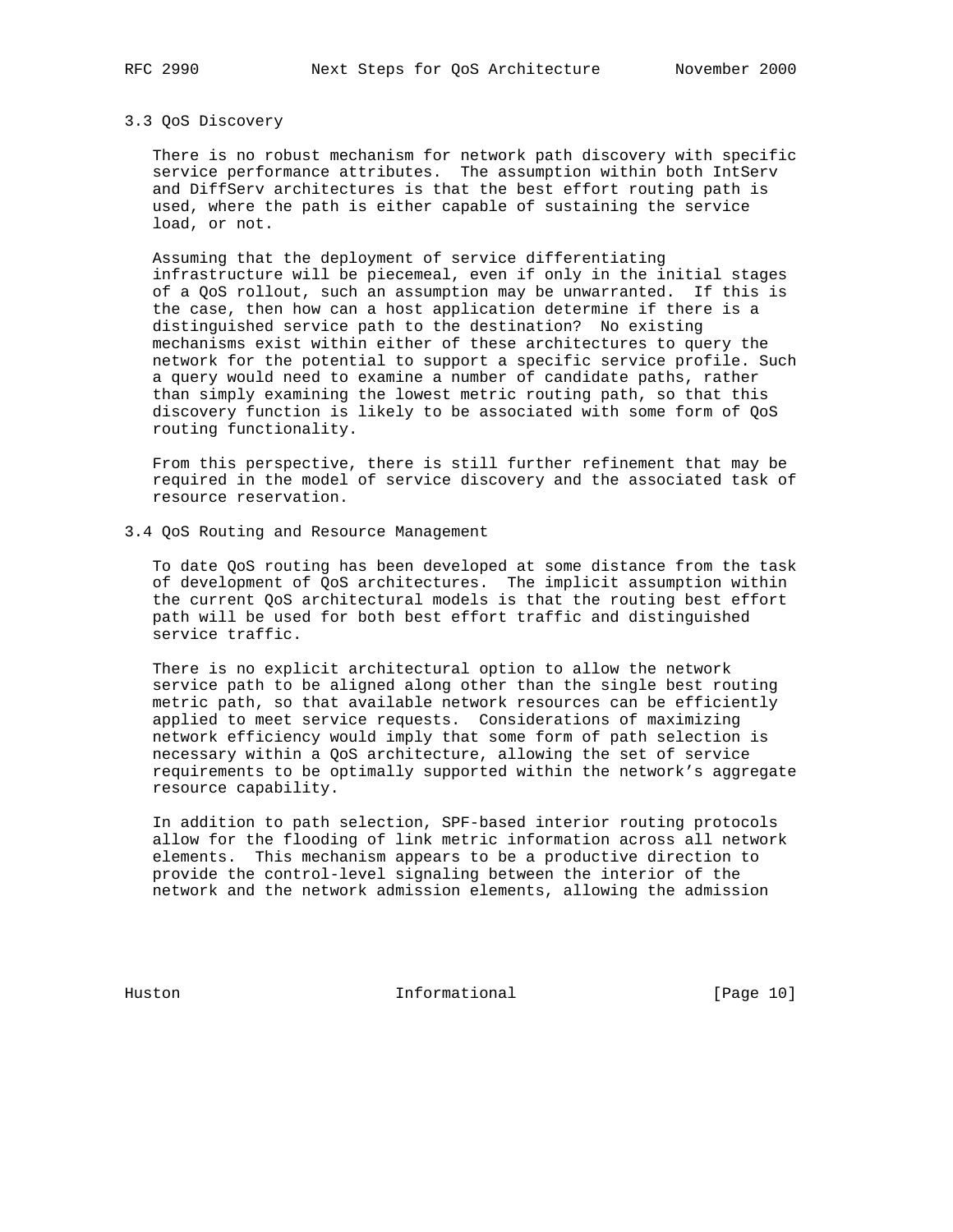systems to admit traffic based on current resource availability rather than on necessarily conservative statically defined admission criteria.

 There is a more fundamental issue here concerning resource management and traffic engineering. The approach of single path selection with static load characteristics does not match a networked environment which contains a richer mesh of connectivity and dynamic load characteristics. In order to make efficient use of a rich connectivity mesh, it is necessary to be able to direct traffic with a common ingress and egress point across a set of available network paths, spreading the load across a broader collection of network links. At its basic form this is essentially a traffic engineering problem. To support this function it is necessary to calculate per path dynamic load metrics, and allow the network's ingress system the ability to distribute incoming traffic across these paths in accordance with some model of desired traffic balance. To apply this approach to a QoS architecture would imply that each path has some form of vector of quality attributes, and incoming traffic is balanced across a subset of available paths where the quality attribute of the traffic is matched with the quality vector of each available path. This augmentation to the semantics of the traffic engineering is matched by a corresponding shift in the calculation and interpretation of the path's quality vector. In this approach what needs to be measured is not the path's resource availability level (or idle proportion), but the path's potential to carry additional traffic at a certain level of quality. This potential metric is one that allows existing lower priority traffic to be displaced to alternative paths. The path's quality metric can be interpreted as a metric describing the displacement capability of the path, rather than a resource availability metric.

 This area of active network resource management, coupled with dynamic network resource discovery, and the associated control level signaling to network admission systems appears to be a topic for further research at this point in time.

# 3.5 TCP and QoS

 A congestion-managed rate-adaptive traffic flow (such as used by TCP) uses the feedback from the ACK packet stream to time subsequent data transmissions. The resultant traffic flow rate is an outcome of the service quality provided to both the forward data packets and the reverse ACK packets. If the ACK stream is treated by the network with a different service profile to the outgoing data packets, it remains an open question as to what extent will the data forwarding service be compromised in terms of achievable throughput. High rates of jitter on the ACK stream can cause ACK compression, that in turn

Huston Informational [Page 11]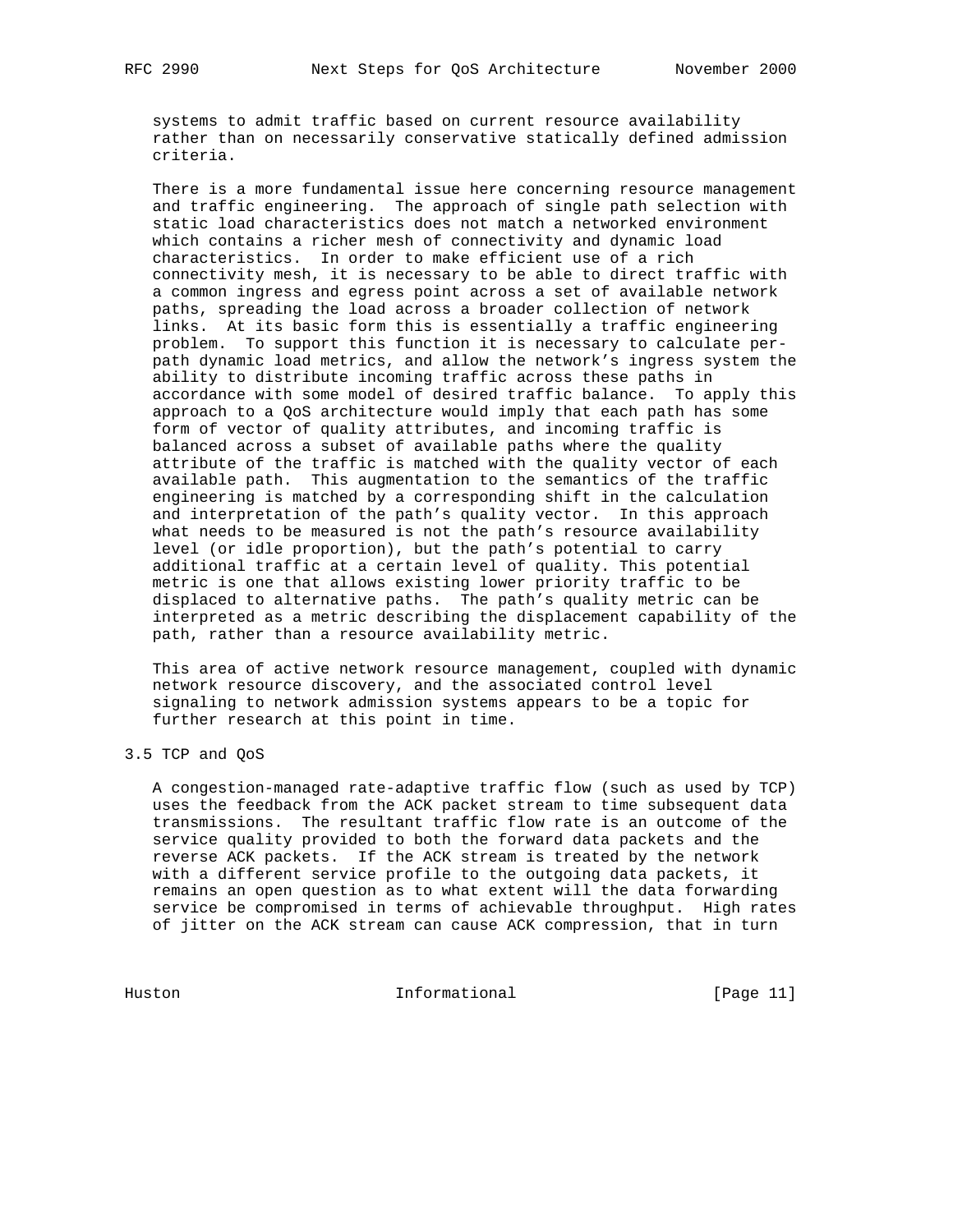will cause high burst rates on the subsequent data send. Such bursts will stress the service capacity of the network and will compromise TCP throughput rates.

 One way to address this is to use some form of symmetric service, where the ACK packets are handled using the same service class as the forward data packets. If symmetric service profiles are important for TCP sessions, how can this be structured in a fashion that does not incorrectly account for service usage? In other words, how can both directions of a TCP flow be accurately accounted to one party?

 Additionally, there is the interaction between the routing system and the two TCP data flows. The Internet routing architecture does not intrinsically preserve TCP flow symmetry, and the network path taken by the forward packets of a TCP session may not exactly correspond to the path used by the reverse packet flow.

 TCP also exposes an additional performance constraint in the manner of the traffic conditioning elements in a QoS-enabled network. Traffic conditioners within QoS architectures are typically specified using a rate enforcement mechanism of token buckets. Token bucket traffic conditioners behave in a manner that is analogous to a First In First Out queue. Such traffic conditioning systems impose tail drop behavior on TCP streams. This tail drop behavior can produce TCP timeout retransmission, unduly penalizing the average TCP goodput rate to a level that may be well below the level specified by the token bucket traffic conditioner. Token buckets can be considered as TCP-hostile network elements.

 The larger issue exposed in this consideration is that provision of some form of assured service to congestion-managed traffic flows requires traffic conditioning elements that operate using weighted RED-like control behaviors within the network, with less deterministic traffic patterns as an outcome. A requirement to manage TCP burst behavior through token bucket control mechanisms is most appropriately managed in the sender's TCP stack.

 There are a number of open areas in this topic that would benefit from further research. The nature of the interaction between the end-to-end TCP control system and a collection of service differentiation mechanisms with a network is has a large number of variables. The issues concern the time constants of the control systems, the amplitude of feedback loops, and the extent to which each control system assumes an operating model of other active control systems that are applied to the same traffic flow, and the mode of convergence to a stable operational state for each control system.

Huston Informational [Page 12]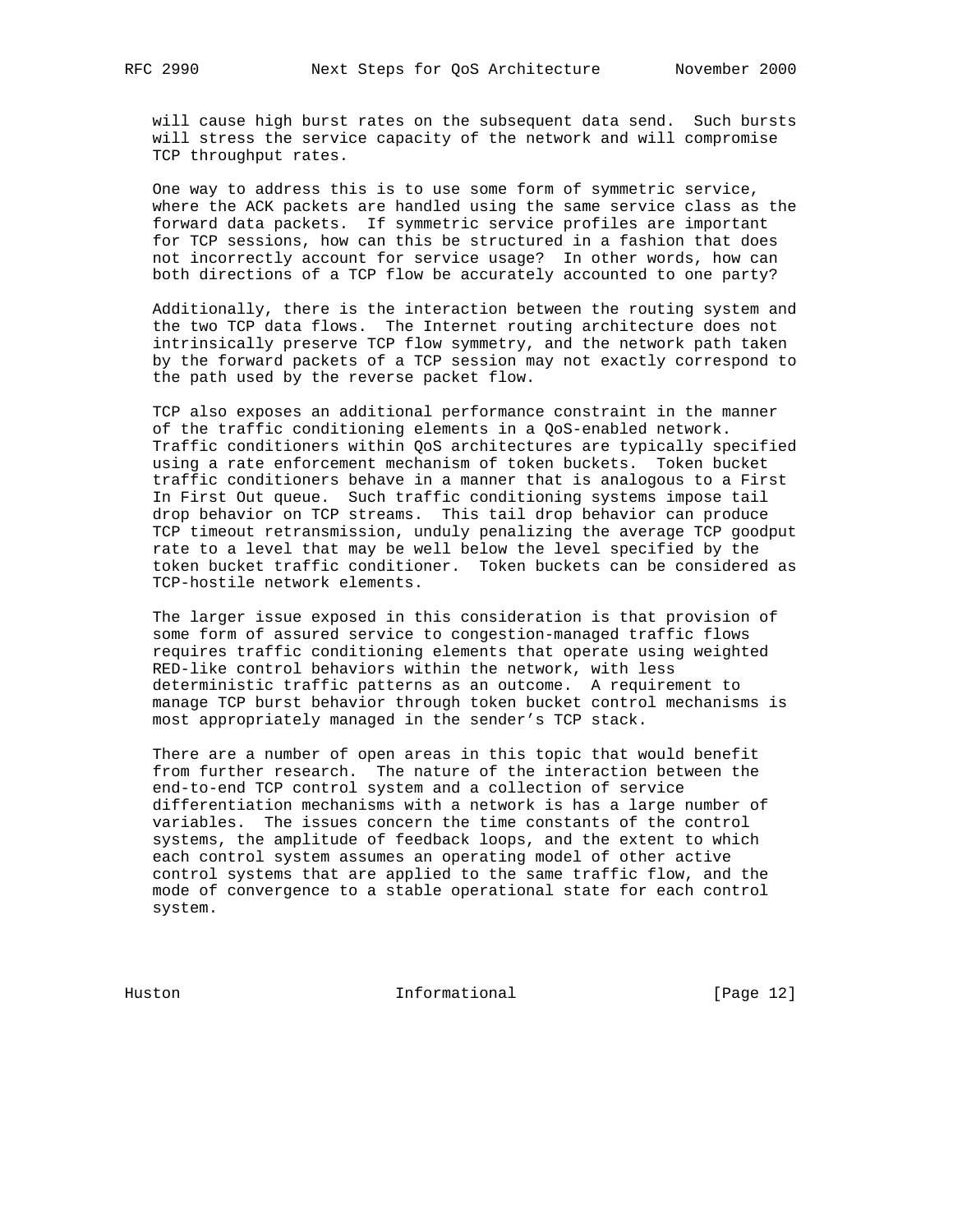## 3.6 Per-Flow States and Per-Packet classifiers

 Both the IntServ and DiffServ architectures use packet classifiers as an intrinsic part of their architecture. These classifiers can be considered as coarse or fine level classifiers. Fine-grained classifiers can be considered as classifiers that attempt to isolate elements of traffic from an invocation of an application (a 'micro flow') and use a number of fields in the IP packet header to assist in this, typically including the source and destination IP addresses and source and source and destination port addresses. Coarse-grained classifiers attempt to isolate traffic that belongs to an aggregated service state, and typically use the DiffServ code field as the classifying field. In the case of DiffServ there is the potential to use fine-grained classifiers as part of the network ingress element, and coarse-gained classifiers within the interior of the network.

 Within flow-sensitive IntServ deployments, every active network element that undertakes active service discrimination is requirement to operate fine-grained packet classifiers. The granularity of the classifiers can be relaxed with the specification of aggregate classifiers [5], but at the expense of the precision and accuracy of the service response.

 Within the IntServ architecture the fine-grained classifiers are defined to the level of granularity of an individual traffic flow, using the packet's 5-tuple of (source address, destination address, source port, destination port, protocol) as the means to identify an individual traffic flow. The DiffServ Multi-Field (MF) classifiers are also able to use this 5-tuple to map individual traffic flows into supported behavior aggregates.

 The use of IPSEC, NAT and various forms of IP tunnels result in a occlusion of the flow identification within the IP packet header, combining individual flows into a larger aggregate state that may be too coarse for the network's service policies. The issue with such mechanisms is that they may occur within the network path in a fashion that is not visible to the end application, compromising the ability for the application to determine whether the requested service profile is being delivered by the network. In the case of IPSEC there is a proposal to carry the IPSEC Security Parameter Index (SPI) in the RSVP object [10], as a surrogate for the port addresses. In the case of NAT and various forms of IP tunnels, there appears to be no coherent way to preserve fine-grained classification characteristics across NAT devices, or across tunnel encapsulation.

 IP packet fragmentation also affects the ability of the network to identify individual flows, as the trailing fragments of the IP packet will not include the TCP or UDP port address information. This admits

Huston Informational [Page 13]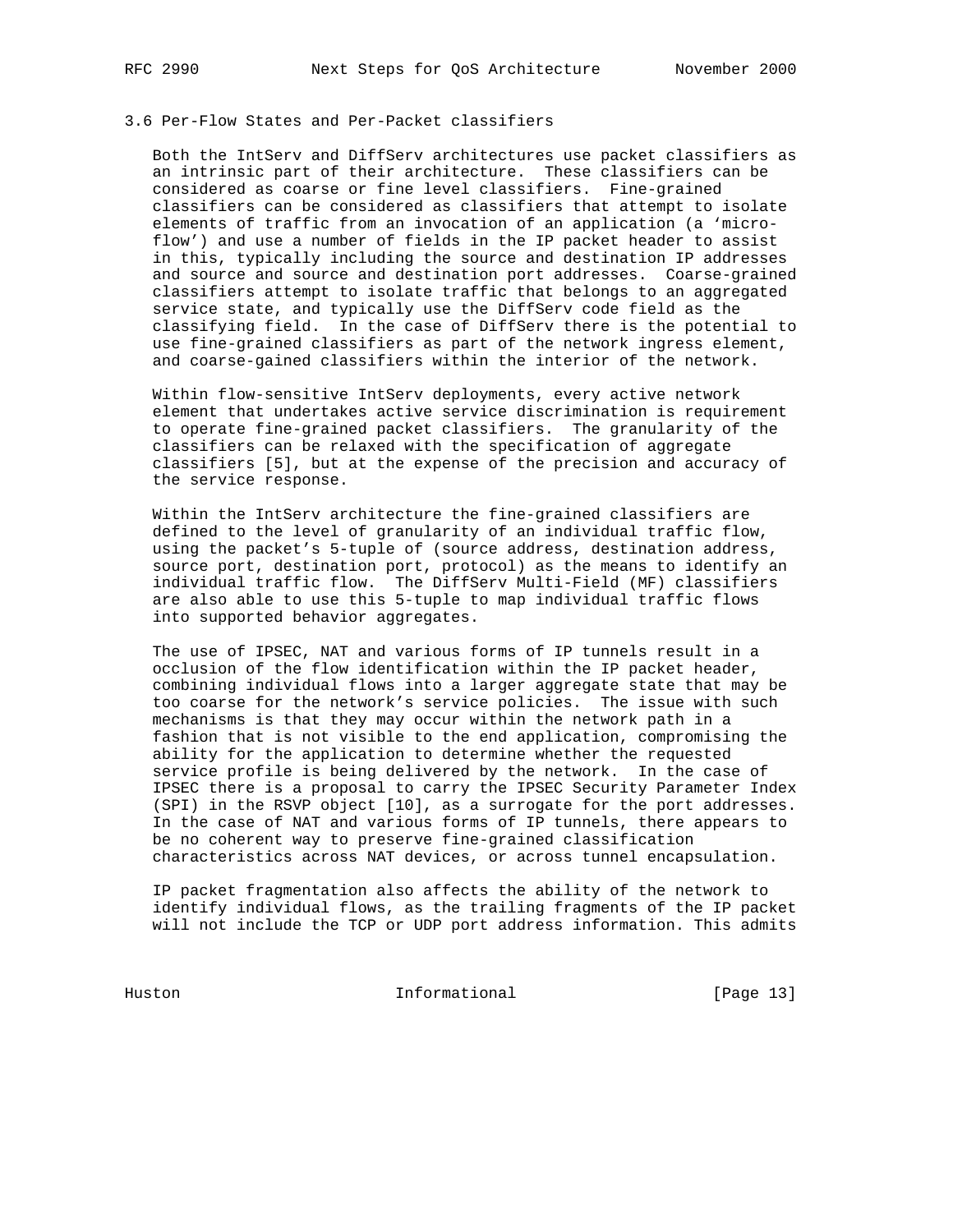the possibility of trailing fragments of a packet within a distinguished service class being classified into the base best effort service category, and delaying the ultimate delivery of the IP packet to the destination until the trailing best effort delivered fragments have arrived.

 The observation made here is that QoS services do have a number of caveats that should be placed on both the application and the network. Applications should perform path MTU discovery in order to avoid packet fragmentation. Deployment of various forms of payload encryption, header address translation and header encapsulation should be undertaken with due attention to their potential impacts on service delivery packet classifiers.

3.7 The Service Set

 The underlying question posed here is how many distinguished service responses are adequate to provide a functionally adequate range of service responses?

 The Differentiated Services architecture does not make any limiting restrictions on the number of potential services that a network operator can offer. The network operator may be limited to a choice of up to 64 discrete services in terms of the 6 bit service code point in the IP header but as the mapping from service to code point can be defined by each network operator, there can be any number of potential services.

 As always, there is such a thing as too much of a good thing, and a large number of potential services leads to a set of issues around end-to-end service coherency when spanning multiple network domains. A small set of distinguished services can be supported across a large set of service providers by equipment vendors and by application designers alike. An ill-defined large set of potential services often serves little productive purpose. This does point to a potential refinement of the QoS architecture to define a small core set of service profiles as "well-known" service profiles, and place all other profiles within a "private use" category.

3.8 Measuring Service Delivery

 There is a strong requirement within any QoS architecture for network management approaches that provide a coherent view of the operating state of the network. This differs from a conventional element-by element management view of the network in that the desire here is to be able to provide a view of the available resources along a

Huston **Informational Informational** [Page 14]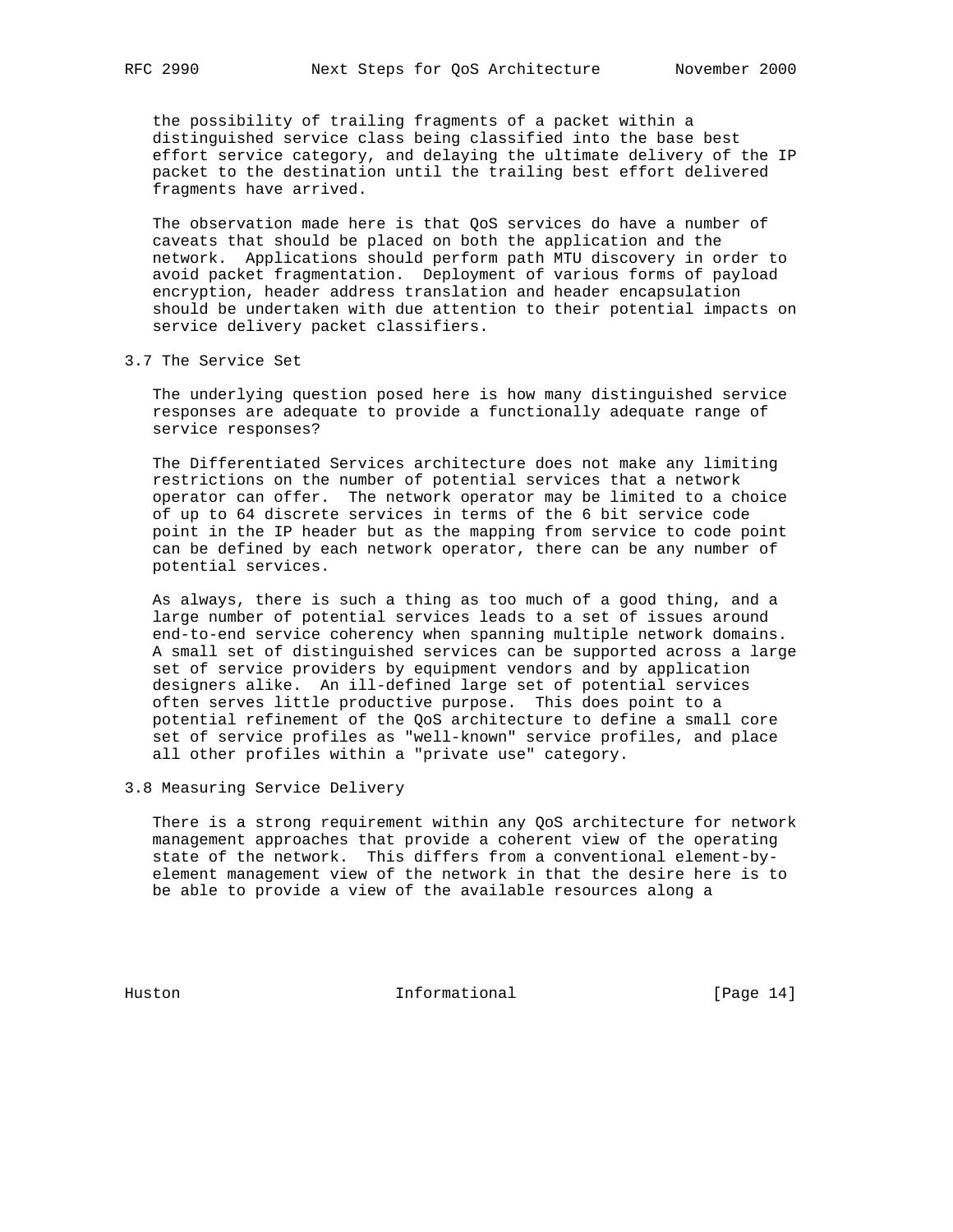particular path within a network, and map this view to an admission control function which can determine whether to admit a service differentiated flow along the nominated network path.

 As well as managing the admission systems through resource availability measurement, there is a requirement to be able to measure the operating parameters of the delivered service. Such measurement methodologies are required in order to answer the question of how the network operator provides objective measurements to substantiate the claim that the delivered service quality conformed to the service specifications. Equally, there is a requirement for a measurement methodology to allow the client to measure the delivered service quality so that any additional expense that may be associated with the use of premium services can be justified in terms of superior application performance.

 Such measurement methodologies appear to fall within the realm of additional refinement to the QoS architecture.

# 3.9 QoS Accounting

 It is reasonable to anticipate that such forms of premium service and customized service will attract an increment on the service tariff. The provision of a distinguished service is undertaken with some level of additional network resources to support the service, and the tariff premium should reflect this altered resource allocation. Not only does such an incremental tariff shift the added cost burden to those clients who are requesting a disproportionate level of resources, but it provides a means to control the level of demand for premium service levels.

 If there are to be incremental tariffs on the use of premium services, then some accounting of the use of the premium service would appear to be necessary relating use of the service to a particular client. So far there is no definition of such an accounting model nor a definition as to how to gather the data to support the resource accounting function.

 The impact of this QoS service model may be quite profound to the models of Internet service provision. The commonly adopted model in both the public internet and within enterprise networks is that of a model of access, where the clients service tariff is based on the characteristics of access to the services, rather than that of the actual use of the service. The introduction of QoS services creates a strong impetus to move to usage-based tariffs, where the tariff is based on the level of use of the network's resources. This, in turn, generates a requirement to meter resource use, which is a form of usage accounting. This topic was been previously studied within the

Huston Informational [Page 15]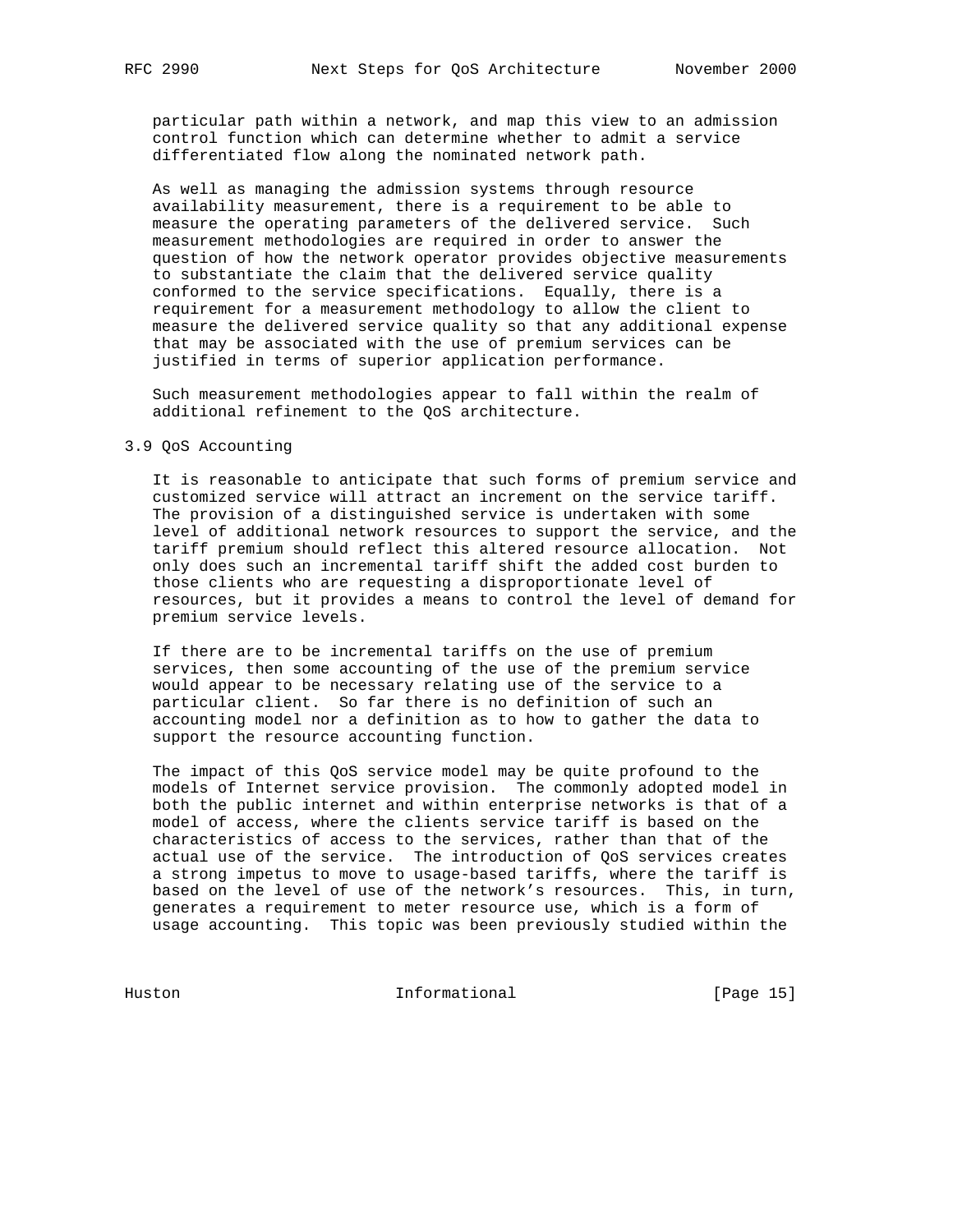IETF under the topic of "Internet Accounting" [11], and further refinement of the concepts used in this model, as they apply to QoS accounting may prove to be a productive initial step in formulating a standards-based model for QoS accounting.

3.10 QoS Deployment Diversity

 It is extremely improbable that any single form of service differentiation technology will be rolled out across the Internet and across all enterprise networks.

 Some networks will deploy some form of service differentiation technology while others will not. Some of these service platforms will interoperate seamlessly and other less so. To expect all applications, host systems, network routers, network policies, and inter-provider arrangements to coalesce into a single homogeneous service environment that can support a broad range of service responses is an somewhat unlikely outcome given the diverse nature of the available technologies and industry business models. It is more likely that we will see a number of small scale deployment of service differentiation mechanisms and some efforts to bridge these environments together in some way.

 In this heterogeneous service environment the task of service capability discovery is as critical as being able to invoke service responses and measure the service outcomes. QoS architectures will need to include protocol capabilities in supporting service discovery mechanisms.

 In addition, such a heterogeneous deployment environment will create further scaling pressure on the operational network as now there is an additional dimension to the size of the network. Each potential path to each host is potentially qualified by the service capabilities of the path. While one path may be considered as a candidate best effort path, another path may offer a more precise match between the desired service attributes and the capabilities of the path to sustain the service. Inter-domain policy also impacts upon this path choice, where inter-domain transit agreements may specifically limit the types and total level of quality requests than may be supported between the domains. Much of the brunt of such scaling pressures will be seen in the inter-domain and intra-domain routing domain where there are pressures to increase the number of attributes of a routing entry, and also to use the routing protocol in some form of service signaling role.

Huston **Informational Informational** [Page 16]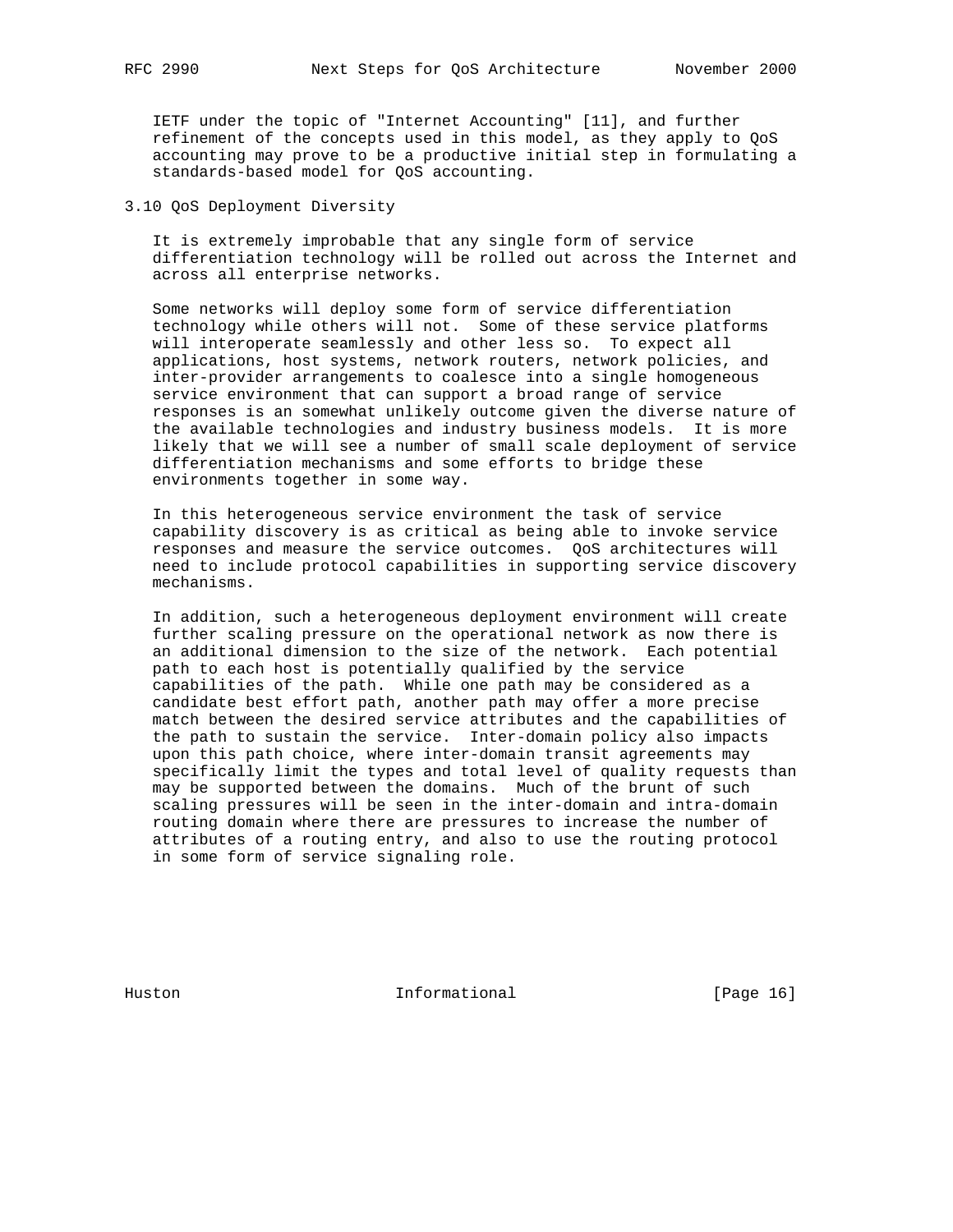## 3.11 QoS Inter-Domain signaling

 QoS Path selection is both an intra-domain (interior) and an inter domain (exterior) issue. Within the inter-domain space, the current routing technologies allow each domain to connect to a number of other domains, and to express its policies with respect to received traffic in terms of inter-domain route object attributes. Additionally, each domain may express its policies with respect to sending traffic through the use of boundary route object filters, allowing a domain to express its preference for selecting one domain's advertised routes over another. The inter-domain routing space is a state of dynamic equilibrium between these various route policies.

 The introduction of differentiated services adds a further dimension to this policy space. For example, while a providers may execute an interconnection agreement with one party to exchange best effort traffic, it may execute another agreement with a second party to exchange service qualified traffic. The outcome of this form of interconnection is that the service provider will require external route advertisements to be qualified by the accepted service profiles. Generalizing from this scenario, it is reasonable to suggest that we will require the qualification of routing advertisements with some form of service quality attributes. This implies that we will require some form of quality vector-based forwarding function, at least in the inter-domain space, and some associated routing protocol can pass a quality of service vector in an operationally stable fashion.

 The implication of this requirement is that the number of objects being managed by routing systems must expand dramatically, as the size and number of objects managed within the routing domain increases, and the calculation of a dynamic equilibrium of import and export policies between interconnected providers will also be subject to the same level of scaling pressure.

 This has implications within the inter-domain forwarding space as well, as the forwarding decision in such a services differentiated environment is then qualified by some form of service quality vector. This is required in order to pass exterior traffic to the appropriate exterior interconnection gateway.

3.12 QoS Deployment Logistics

 How does the widespread deployment of service-aware networks commence? Which gets built first - host applications or network infrastructure?

Huston **Informational Informational** [Page 17]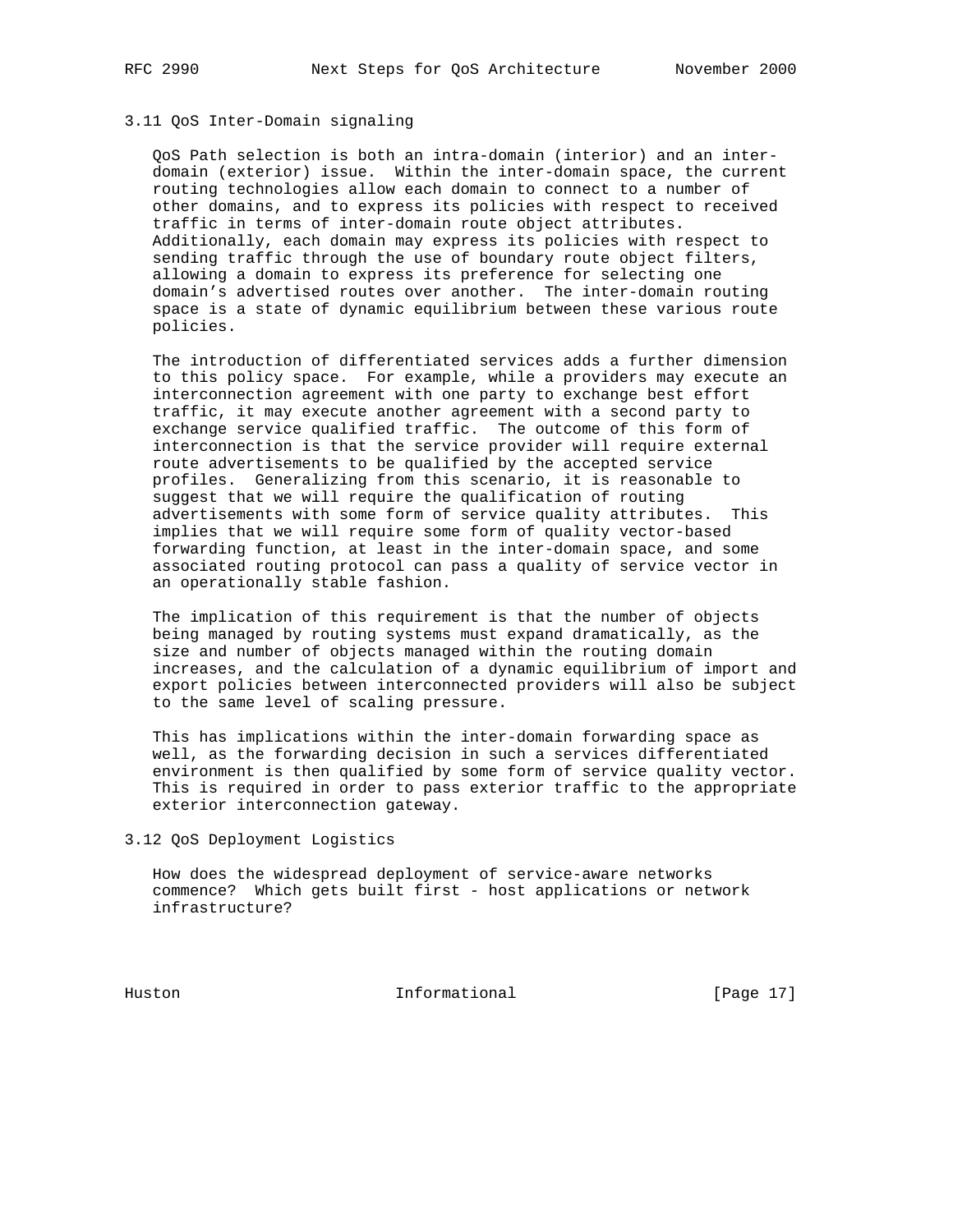No network operator will make the significant investment in deployment and support of distinguished service infrastructure unless there is a set of clients and applications available to make immediate use of such facilities. Clients will not make the investment in enhanced services unless they see performance gains in applications that are designed to take advantage of such enhanced services. No application designer will attempt to integrate service quality features into the application unless there is a model of operation supported by widespread deployment that makes the additional investment in application complexity worthwhile and clients who are willing to purchase such applications. With all parts of the deployment scenario waiting for the others to move, widespread deployment of distinguished services may require some other external impetus.

 Further aspects of this deployment picture lie in the issues of network provisioning and the associated task of traffic engineering. Engineering a network to meet the demands of best effort flows follows a well understood pattern of matching network points of user concentrations to content delivery network points with best effort paths. Integrating QoS-mediated traffic engineering into the provisioning model suggests a provisioning requirement that also requires input from a QoS demand model.

4. The objective of the QoS architecture

 What is the precise nature of the problem that QoS is attempting to solve? Perhaps this is one of the more fundamental questions underlying the QoS effort, and the diversity of potential responses is a pointer to the breadth of scope of the QoS effort.

All of the following responses form a part of the QoS intention:

- To control the network service response such that the response to a specific service element is consistent and predictable.
- To control the network service response such that a service element is provided with a level of response equal to or above a guaranteed minimum.
- To allow a service element to establish in advance the service response that can or will be obtained from the network.
- To control the contention for network resources such that a service element is provided with a superior level of network resource.

Huston **Informational Informational** [Page 18]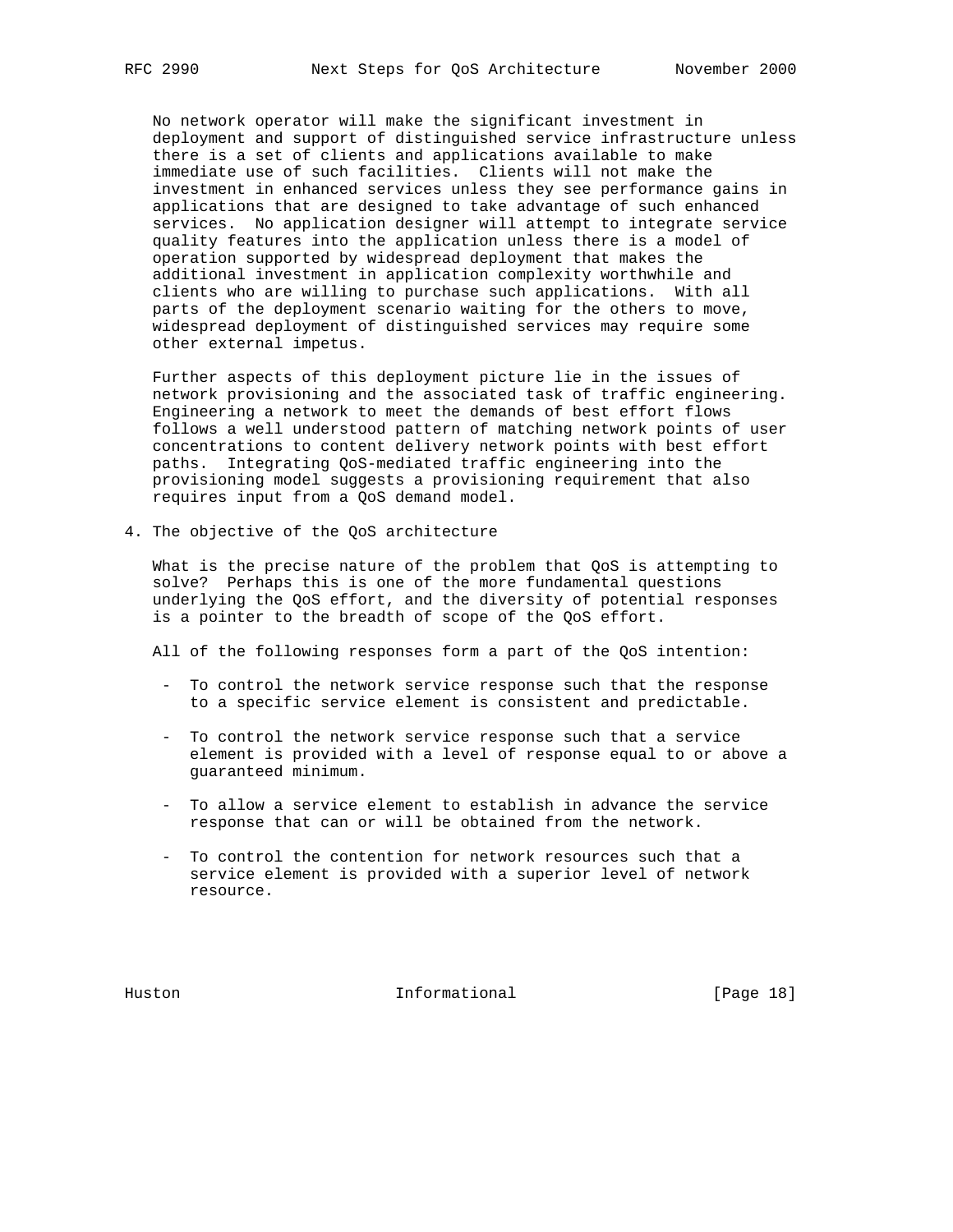- - To control the contention for network resources such that a service element does not obtain an unfair allocation of resources (to some definition of 'fairness').
	- To allow for efficient total utilization of network resources while servicing a spectrum of directed network service outcomes.

 Broadly speaking, the first three responses can be regarded as 'application-centric', and the latter as 'network-centric'. It is critical to bear in mind that none of these responses can be addressed in isolation within any effective QoS architecture. Within the end-to-end architectural model of the Internet, applications make minimal demands on the underlying IP network. In the case of TCP, the protocol uses an end-to-end control signal approach to dynamically adjust to the prevailing network state. QoS architectures add a somewhat different constraint, in that the network is placed in an active role within the task of resource allocation and service delivery, rather than being a passive object that requires end systems to adapt.

5. Towards an end-to-end QoS architecture

 The challenge facing the QoS architecture lies in addressing the weaknesses noted above, and in integrating the various elements of the architecture into a cohesive whole that is capable of sustaining end-to-end service models across a wide diversity of internet platforms. It should be noted that such an effort may not necessarily result in a single resultant architecture, and that it is possible to see a number of end-to-end approaches based on different combinations of the existing components.

 One approach is to attempt to combine both architectures into an end-to-end model, using IntServ as the architecture which allows applications to interact with the network, and DiffServ as the architecture to manage admission the network's resources [7]. In this approach, the basic tension that needs to be resolved lies in difference between the per-application view of the IntServ architecture and the network boundary-centric view of the DiffServ architecture.

 One building block for such an end-to-end service architecture is a service signaling protocol. The RSVP signaling protocol can address the needs of applications that require a per-service end-to-end service signaling environment. The abstracted model of RSVP is that of a discovery signaling protocol that allows an application to use a single transaction to communicate its service requirements to both the network and the remote party, and through the response mechanism, to allow these network elements to commit to the service

Huston Informational [Page 19]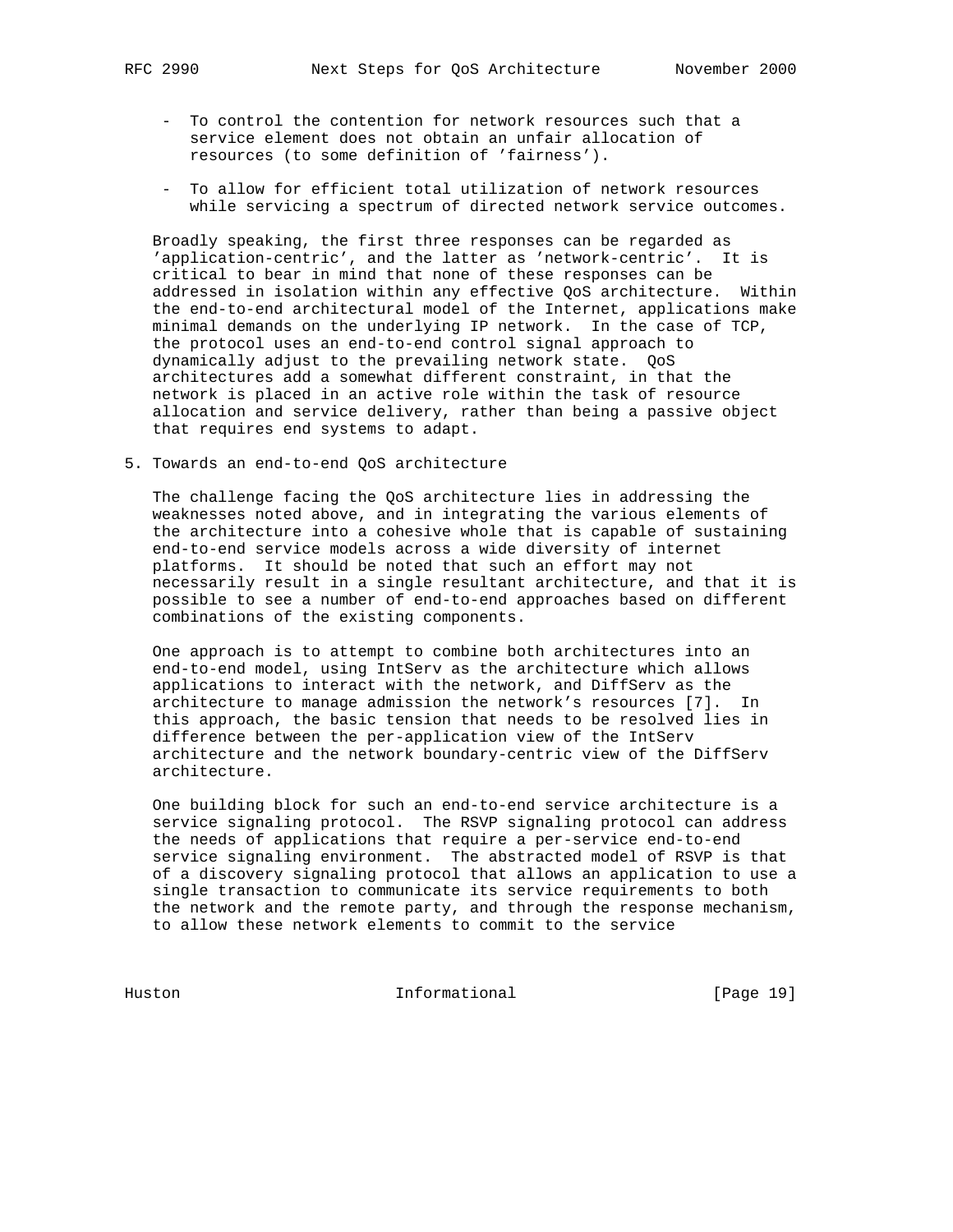requirements. The barriers to deployment for this model lie in an element-by element approach to service commitment, implying that each network element must undertake some level of signaling and processing as dictated by this imposed state. For high precision services this implies per-flow signaling and per-flow processing to support this service model. This fine-grained high precision approach to service management is seen as imposing an unacceptable level of overhead on the central core elements of large carrier networks.

 The DiffServ approach uses a model of abstraction which attempts to create an external view of a compound network as a single subnetwork. From this external perspective the network can be perceived as two boundary service points, ingress and egress. The advantage of this approach is that there exists the potential to eliminate the requirement for per-flow state and per-flow processing on the interior elements of such a network, and instead provide aggregate service responses.

 One approach is for applications to use RSVP to request that their flows be admitted into the network. If a request is accepted, it would imply that there is a committed resource reservation within the IntServ-capable components of the network, and that the service requirements have been mapped into a compatible aggregate service class within the DiffServ-capable network [7]. The DiffServ core must be capable of carrying the RSVP messages across the DiffServ network, so that further resource reservation is possible within the IntServ network upon egress from the DiffServ environment. The approach calls for the DiffServ network to use per-flow multi-field (MF) classifier, where the MF classification is based on the RSVP signaled flow specification. The service specification of the RSVP signaled resource reservation is mapped into a compatible aggregate DiffServ behavior aggregate and the MF classifier marks packets according to the selected behavior. Alternatively the boundary of the IntServ and DiffServ networks can use the IntServ egress to mark the flow packets with the appropriate DSCP, allowing the DiffServ ingress element to use the BA classifier, and dispense with the per flow MF classifier.

 A high precision end-to-end QoS model requires that any admission failure within the DiffServ network be communicated to the end application, presumably via RSVP. This allows the application to take some form of corrective action, either by modifying it's service requirements or terminating the application. If the service agreement between the DiffServ network is statically provisioned, then this static information can be loaded into the IntServ boundary systems, and IntServ can manage the allocation of available DiffServ behavior aggregate resources. If the service agreement is

Huston Informational [Page 20]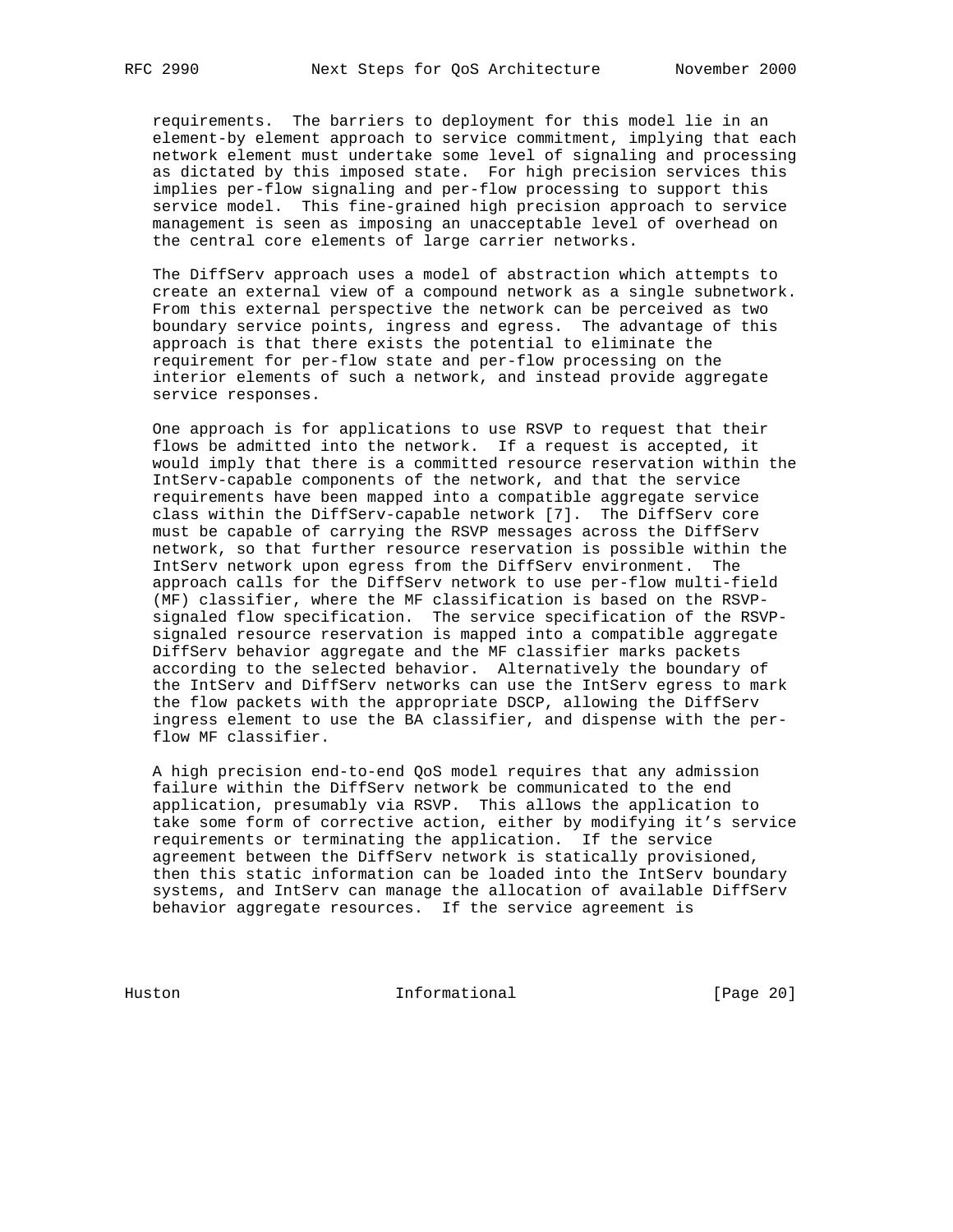dynamically variable, some form of signaling is required between the two networks to pass this resource availability information back into the RSVP signaling environment.

# 6. Conclusions

 None of these observations are intended to be any reason to condemn the QoS architectures as completely impractical, nor are they intended to provide any reason to believe that the efforts of deploying QoS architectures will not come to fruition.

 What this document is intended to illustrate is that there are still a number of activities that are essential precursors to widespread deployment and use of such QoS networks, and that there is a need to fill in the missing sections with something substantial in terms of adoption of additional refinements to the existing QoS model.

 The architectural direction that appears to offer the most promising outcome for QoS is not one of universal adoption of a single architecture, but instead use a tailored approach where aggregated service elements are used in the core of a network where scalability is a major design objective and use per-flow service elements at the edge of the network where accuracy of the service response is a sustainable outcome.

 Architecturally, this points to no single QoS architecture, but rather to a set of QoS mechanisms and a number of ways these mechanisms can be configured to interoperate in a stable and consistent fashion.

# 7. Security Considerations

 The Internet is not an architecture that includes a strict implementation of fairness of access to the common transmission and switching resource. The introduction of any form of fairness, and, in the case of QoS, weighted fairness, implies a requirement for transparency in the implementation of the fairness contract between the network provider and the network's users. This requires some form of resource accounting and auditing, which, in turn, requires the use of authentication and access control. The balancing factor is that a shared resource should not overtly expose the level of resource usage of any one user to any other, so that some level of secrecy is required in this environment

 The QoS environment also exposes the potential of theft of resources through the unauthorized admission of traffic with an associated service profile. QoS signaling protocols which are intended to

Huston Informational [Page 21]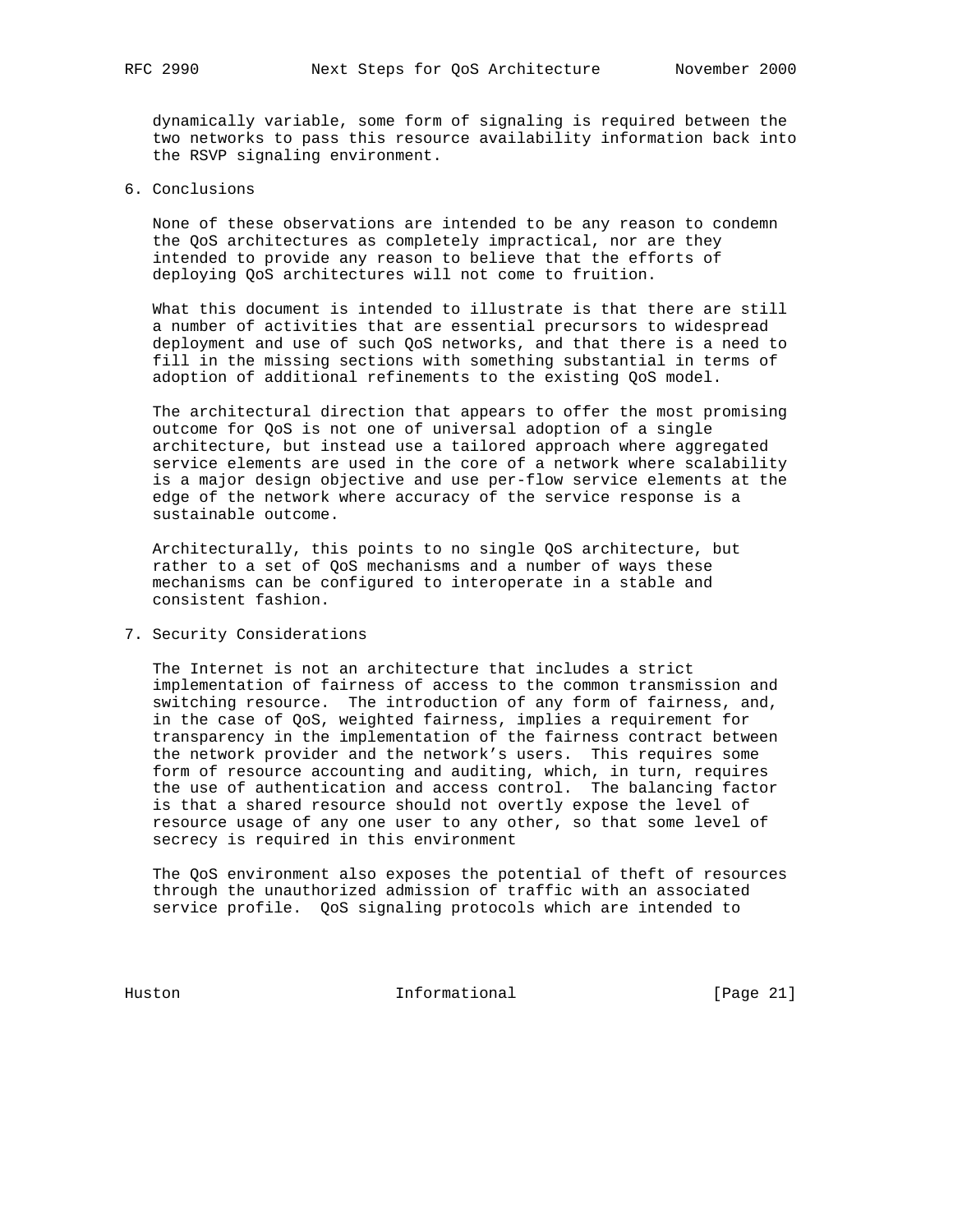undertake resource management and admission control require the use of identity authentication and integrity protection in order to mitigate this potential for theft of resources.

 Both forms of QoS architecture require the internal elements of the network to be able to undertake classification of traffic based on some form of identification that is carried in the packet header in the clear. Classifications systems that use multi-field specifiers, or per-flow specifiers rely on the carriage of end-to-end packet header fields being carried in the clear. This has conflicting requirements for security architectures that attempt to mask such end-to-end identifiers within an encrypted payload.

 QoS architectures can be considered as a means of exerting control over network resource allocation. In the event of a rapid change in resource availability (e.g. disaster) it is an undesirable outcome if the remaining resources are completely allocated to a single class of service to the exclusion of all other classes. Such an outcome constitutes a denial of service, where the traffic control system (routing) selects paths that are incapable of carrying any traffic of a particular service class.

- 8. References
	- [1] Bradner, S., "The Internet Standards Process- Revision 3", BCP 9, RFC 2026, October 1996.
	- [2] Mankin, A., Baker, F., Braden, R., O'Dell, M., Romanow, A., Weinrib, A. and L. Zhang, "Resource ReSerVation Protocol (RSVP) Version 1 Applicability Statement", RFC 2208, September 1997.
	- [3] Braden. R., Clark, D. and S. Shenker, "Integrated Services in the Internet Architecture: an Overview", RFC 1633, June 1994.
	- [4] Blake, S., Black, D., Carlson, M., Davies, E., Wang, Z. and W. Weiss, "An Architecture for Differentiated Services", RFC 2475, December 1998.
	- [5] Baker, F., Iturralde, C., Le Faucher, F., Davie, B., "Aggregation of RSVP for IPv4 and IPv6 Reservations", Work in Progress.
	- [6] Bernet, Y., "Format of the RSVP DCLASS Object", RFC 2996, November 2000.

Huston **Informational Informational** [Page 22]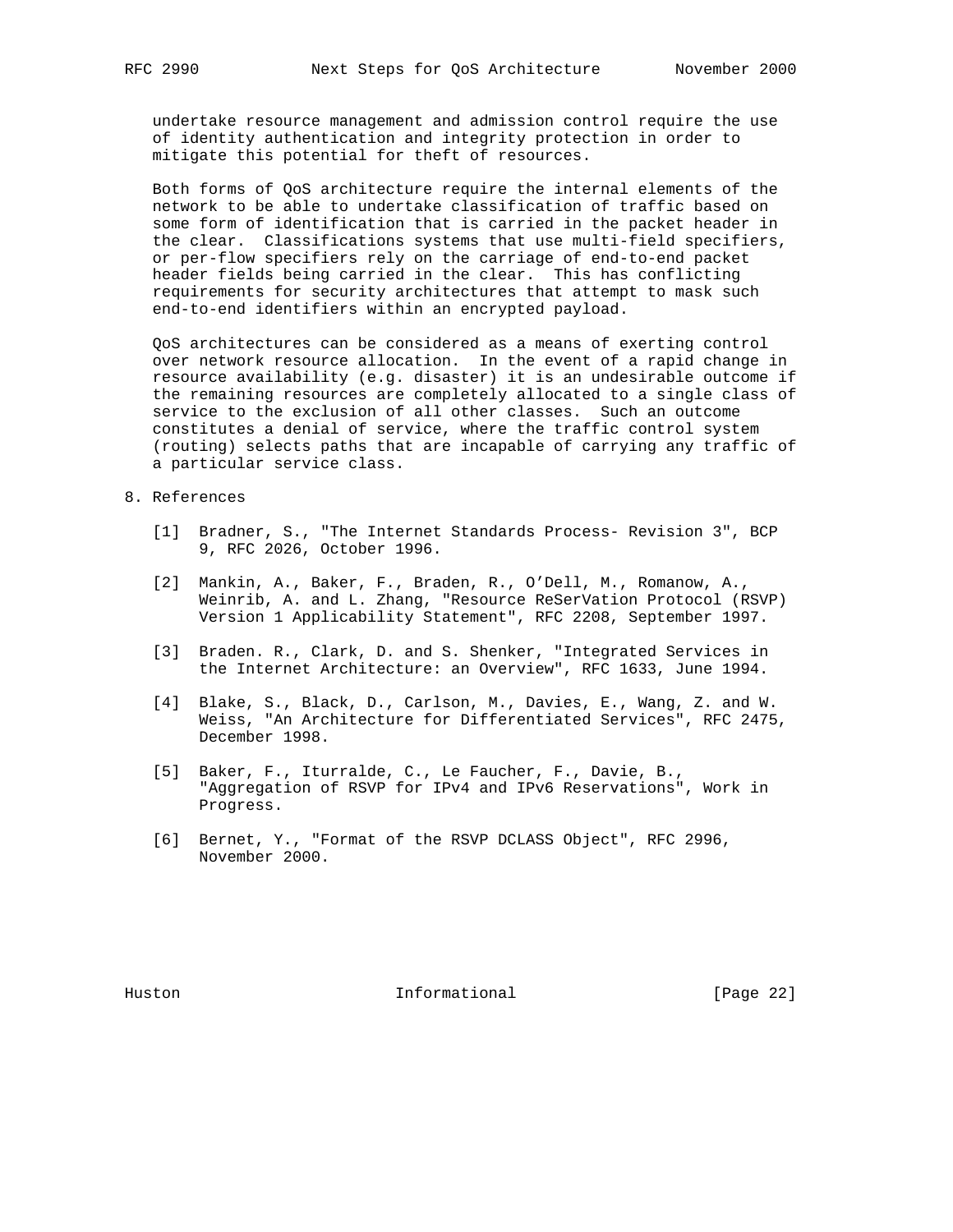- [7] Bernet, Y., Yavatkar, R., Ford, P., Baker, F., Zhang, L., Speer, M., Braden, R., Davie, B., Wroclawski, J. and E. Felstaine, "A Framework for Integrated Services Operation Over DiffServ Networks", RFC 2998, November 2000.
- [8] "Quality of Service Technical Overview", Microsoft Technical Library, Microsoft Corporation, September 1999.
- [9] "Resource Reservation Protocol API (RAPI)", Open Group Technical Standard, C809 ISBN 1-85912-226-4, The Open Group, December 1998.
- [10] Berger, L. and T. O'Malley, "RSVP Extensions for IPSEC Data Flows", RFC 2007, September 1997.
- [11] Mills, C., Hirsh, D. and G. Ruth, "Internet Accounting: Background", RFC 1272, November 1991.
- 9. Acknowledgments

 Valuable contributions to this document came from Yoram Bernet, Brian Carpenter, Jon Crowcroft, Tony Hain and Henning Schulzrinne.

10. Author's Address

 Geoff Huston Telstra 5/490 Northbourne Ave Dickson ACT 2602 AUSTRALIA

EMail: gih@telstra.net

Huston **Informational Informational** [Page 23]